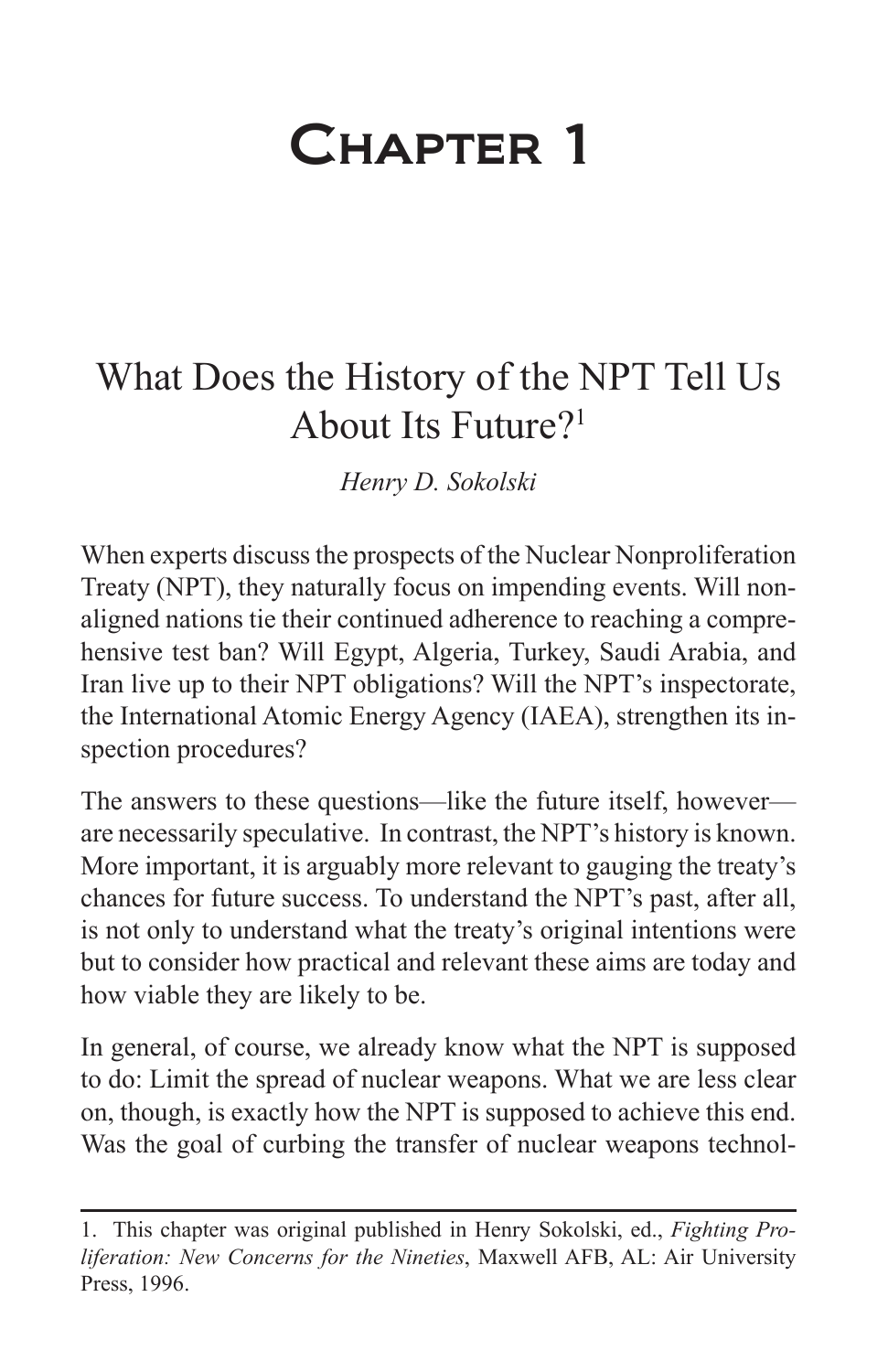ogy to be subordinated to the NPT's stated aim of ending the arms race between Washington and Moscow? Did smaller nations, in fact, have a right—as the NPT's 10th article suggests—to withdraw from the treaty if, in their estimation, neither Washington nor Moscow had taken effective measures to end the nuclear arms race or if a neighboring adversary acquired nuclear weapons of its own? Did the NPT, in fact, reflect the view that nuclear proliferation was less of an evil than either of these outcomes?

What of nuclear safeguards? Were nuclear activities and materials that were quite close to bomb making or nuclear weapons themselves to be allowed if they were claimed to be for "peaceful purposes" and were acquired or transferred under international inspections? Did the drafters of the NPT's provisions for safeguards consciously limit the intrusiveness of inspections in order to protect any and all transfers of civilian nuclear energy?

Certainly, if the answer to these historical questions is yes, the NPT's future as an effective nonproliferation agreement would be in doubt. At a minimum, it would suggest that the prospects for strengthening the IAEA and NPT and for getting near-nuclear or undeclarednuclear nations to join were distant.

The NPT's history, though, is not that clear. Certainly, it is true that the NPT's framers finally opposed intrusive IAEA inspections, encouraged the sharing of "peaceful" nuclear energy, described the greatest proliferation threat as being the superpowers' continued buildup of nuclear arms, and even claimed that nations had the right to acquire nuclear weapons under "extraordinary events." Yet, each of these propositions was debated and arguably balanced by the NPT's first two articles prohibiting the transfer or acquisition of nuclear weapons "directly or indirectly." These articles, first suggested by the Irish in 1958 as an intermediate step toward superpower nuclear arms control, presumed that the further spread of nuclear weapons threatened accidental and catalytic nuclear war and instability both for states with and those without nuclear weapons.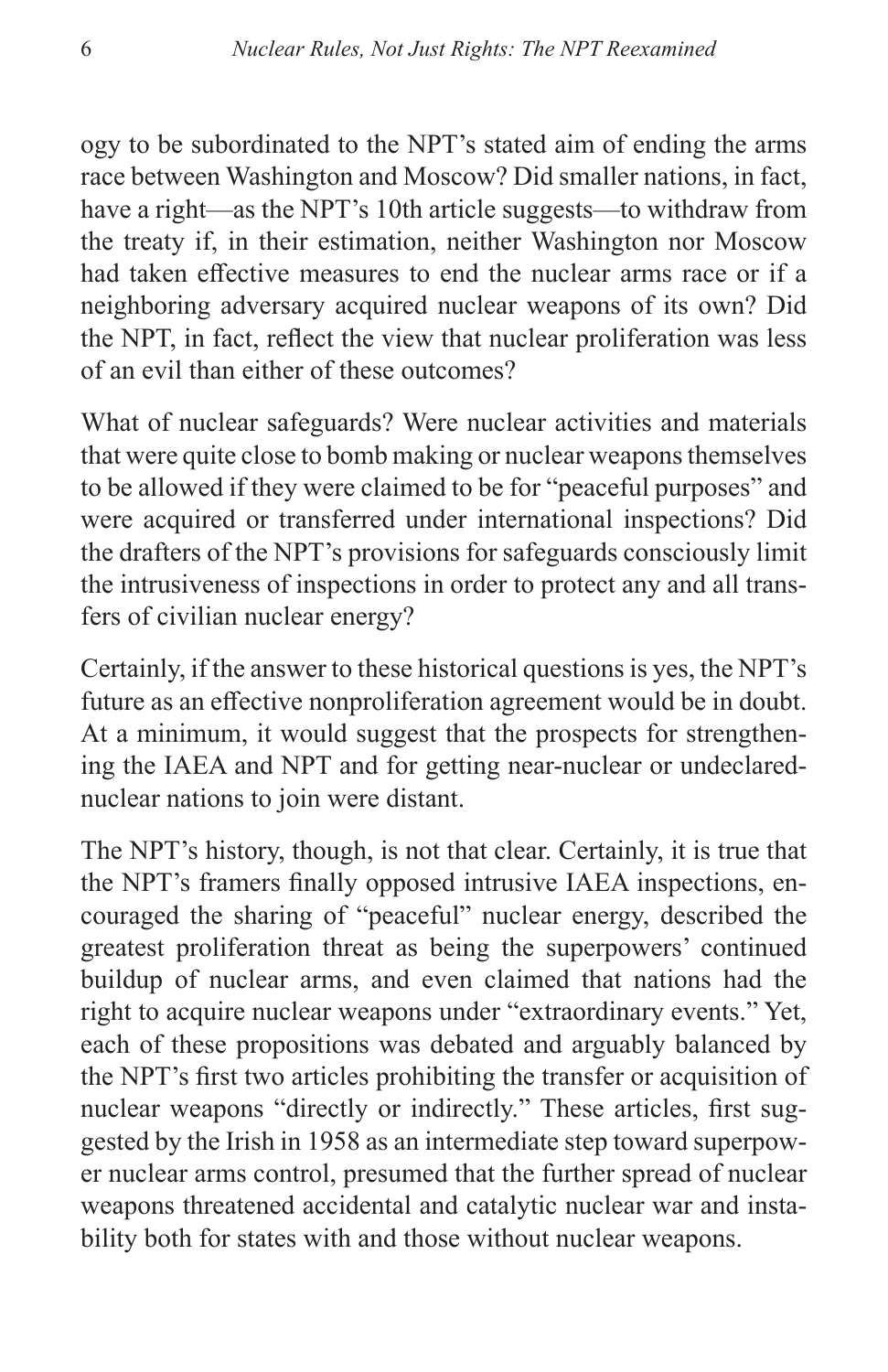These "Irish" articles are important, then, if only because they seem at odds with the NPT's other provisions. These include languagebacked by a substantial negotiating record that provides for NPT members' rights under Articles III, IV, and X to (1) withdraw from the treaty (and, thus, legally acquire nuclear weapons), (2) engage in the "fullest possible exchange" of nuclear technology, and (3) keep nuclear inspections under the NPT from "hampering [NPT members'] economic or technological development."

Critics of the NPT argue that Articles I and II should rule over the interpretation and implementation of the rest of the treaty.<sup>2</sup> However, this is neither the way the NPT is popularly understood nor the way most of the NPT's framers saw the treaty when they finalized it in 1968. Then, as now, the predominant nuclear threat in the eyes of the treaty's supporters was not accidental or catalytic war, but the possibility that nuclear competition between major nations might get out of hand, start a war, or—short of this—encourage nonweapons states to go nuclear. As the NPT's framers saw it, the best way to prevent this would be to agree to total nuclear disarmament, while mutual nuclear deterrence at very low levels of nuclear armament among nations would be second best. Indeed, smaller nations might prefer to acquire their own nuclear forces rather than allow an ever-escalating and threatening nuclear arms race between the major nuclear states go unchallenged or have to depend on unreliable superpower guarantees of nuclear security alliance.

From this perspective, asking states without nuclear weapons to forgo acquiring nuclear weapons is asking them to forgo exercising a "right" that could be in their national security interest. As such, forswearing nuclear weapons required a quid pro quo: Encourage the superpowers to take "effective measures" to end the nuclear arms race and facilitate the fullest possible transfer of civilian nuclear technology (which the nuclear powers gained by developing

<sup>2.</sup> See, for example, Frank Barnaby and Shaun Burnie, *The Nonproliferation Treaty: A Critical Assessment,* Amsterdam, the Netherlands: Greenpeace International, January 17, 1994.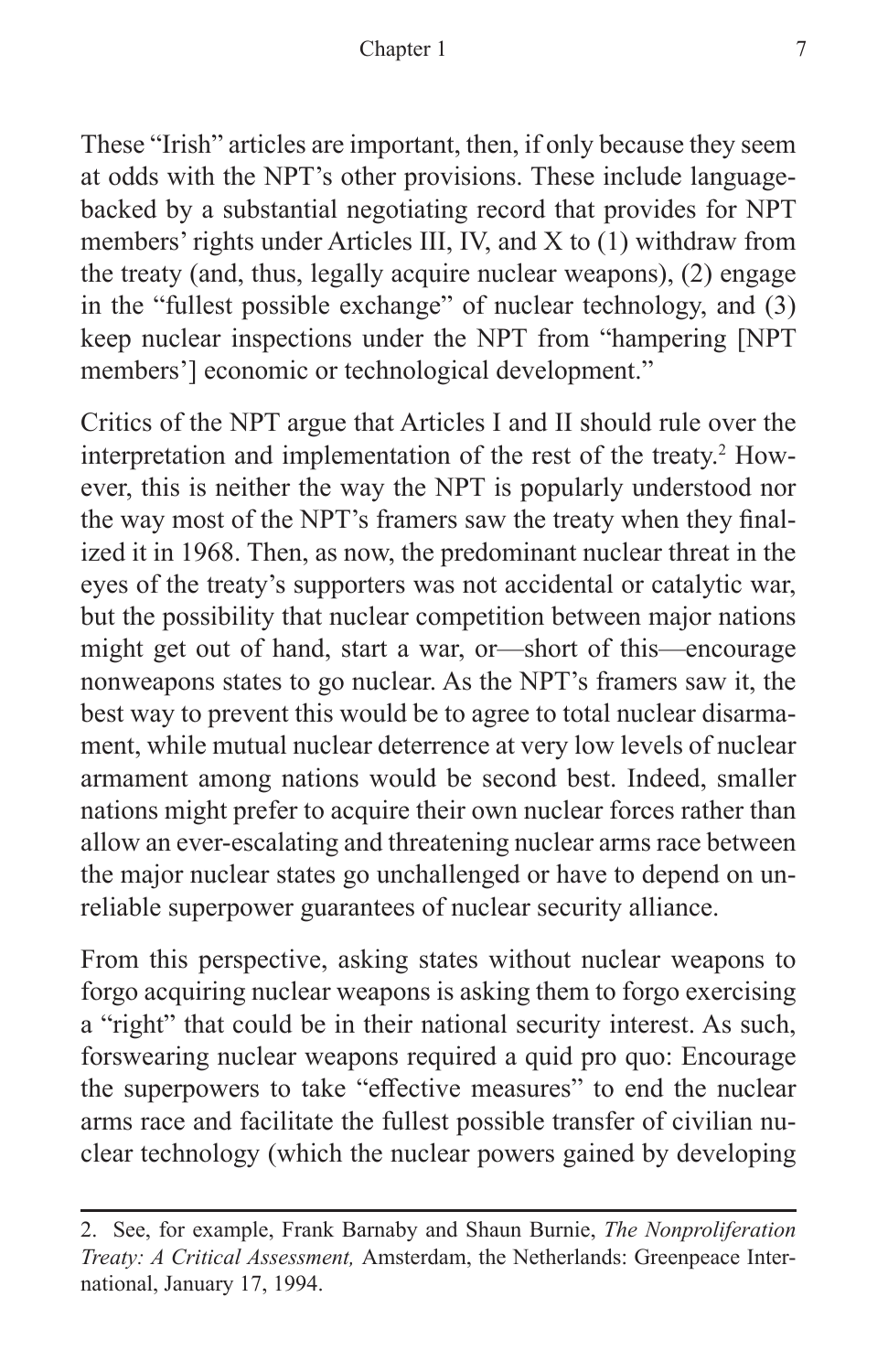weapons) from the nuclear haves to the nuclear have-nots.

Such deal making, however, is unnecessary if one focuses on the security concerns highlighted in the Irish's original United Nations (UN) resolution of 1958. Curbing the threat of accidental and catalytic nuclear war would be a good that both states with and without nuclear weapons would benefit from—a good worth subordinating all other aspects of the NPT to achieve and having effective (and even discriminatory) safeguards to achieve.

This, then, is the challenge facing today's supporters of the NPT. They must recognize that there are two different ways to interpret the treaty: Through the lens of the Irish resolutions (i.e., Articles I, II, and—arguably—III) or through the articles that follow. For the policymaker, making this choice is critical to determining just how viable the NPT is likely to be and what, if anything, remains to be done.

To choose wisely requires an understanding of what sort of proliferation threat the NPT was originally intended to address; how and why this original concern was largely displaced by the new concerns noted above; how much of a tension between these views remained at the time of the NPT's signing in 1968; and which of these views makes more sense today. In short, we must go back to the NPT's origins.

### *1958-65: The Irish Resolution and Preventing Catalytic Nuclear War and the Further Spread of Nuclear Weapons*

Although the proliferation of nuclear weapons is now synonymous with the spread of know-how, nuclear materials, and specialized equipment to rogue states such as Iran, this was not the central worry animating those who first suggested the need for an international nonproliferation agreement in the late 1950s. Instead, their concern was the actual and proposed American transfers of nuclear weapons to Germany and the North Atlantic Treaty Organization (NATO).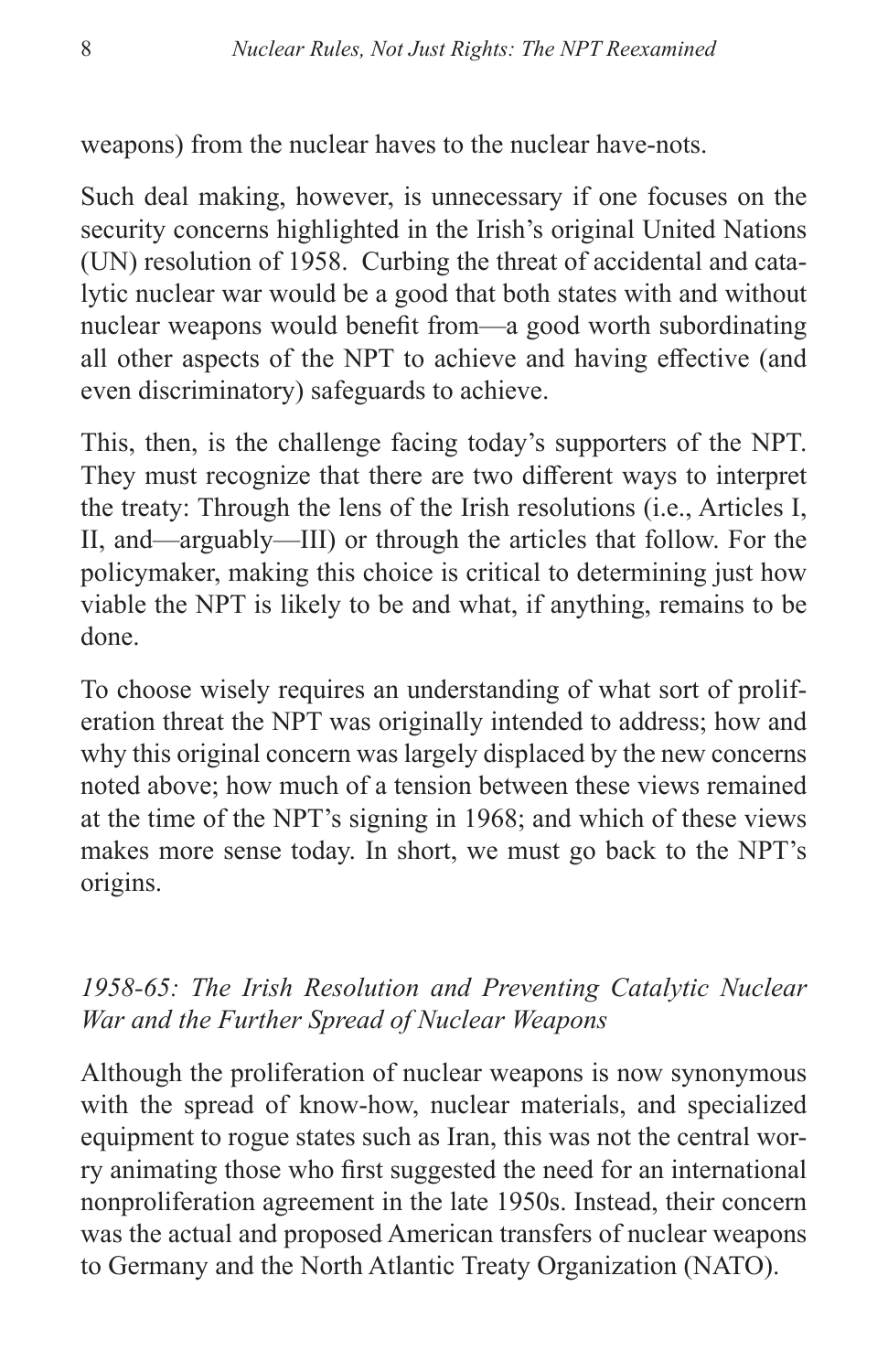Starting with President Dwight Eisenhower's Administration in 1953, the United States began to deploy nuclear artillery in Europe for use by NATO forces under a "dual key" control arrangement. The United States had custody of the nuclear-artillery warheads, while U.S. and NATO armies had nuclear-capable artillery tubes integrated into their ground forces. If an occasion arose when the U.S. president deemed use of the nuclear artillery necessary, he could order the release of the nuclear warheads to the NATO commander, and the commander of the NATO ally would give authority to release use of the nuclear-capable artillery tubes. Following this model, the United States was able to deploy nuclear weapons not only to NATO ground forces but to U.S. and allied air forces in Europe without losing control of the weapons themselves.

Unfortunately, Warsaw Pact members and the world's neutral powers believed that U.S. authority over these weapons was less than complete. In 1956 and 1957, the Soviet Union was so concerned about the United States' stationing of nuclear weapons in Germany that it proposed a ban on the employment of nuclear weapons of any sort in Central Europe.<sup>3</sup> The United States, meanwhile, submitted a draft disarmament plan before the UN Disarmament Commission in which transfer of control of U.S. nuclear weapons to NATO allies was permitted if their use was necessary to fend off an armed attack $4$ 

In 1958 concern with controls over such nuclear transfers was heightened further when the U.S. Congress passed an amendment to the U.S. Atomic Energy Act that permitted the transfer of weapons

<sup>3.</sup> See "Soviet Proposal Introduced in the Disarmament Subcommittee: Reduction of Armaments and Armed Forces and the Prohibition of Atomic and Hydrogen Weapons, May 18, 1957," in U.S. Department of State, *Documents on Disarmament, 1945-1959*, Washington, DC: Government Printing Office, 1960, pp. 756-57.

<sup>4.</sup> Ibid. See "Western Working Paper Submitted to the Disarmament Subcommittee: Proposals for Partial Measures of Disarmament, August 29, 1957," in *Documents on Disarmament, 1945-1959*, p. 870.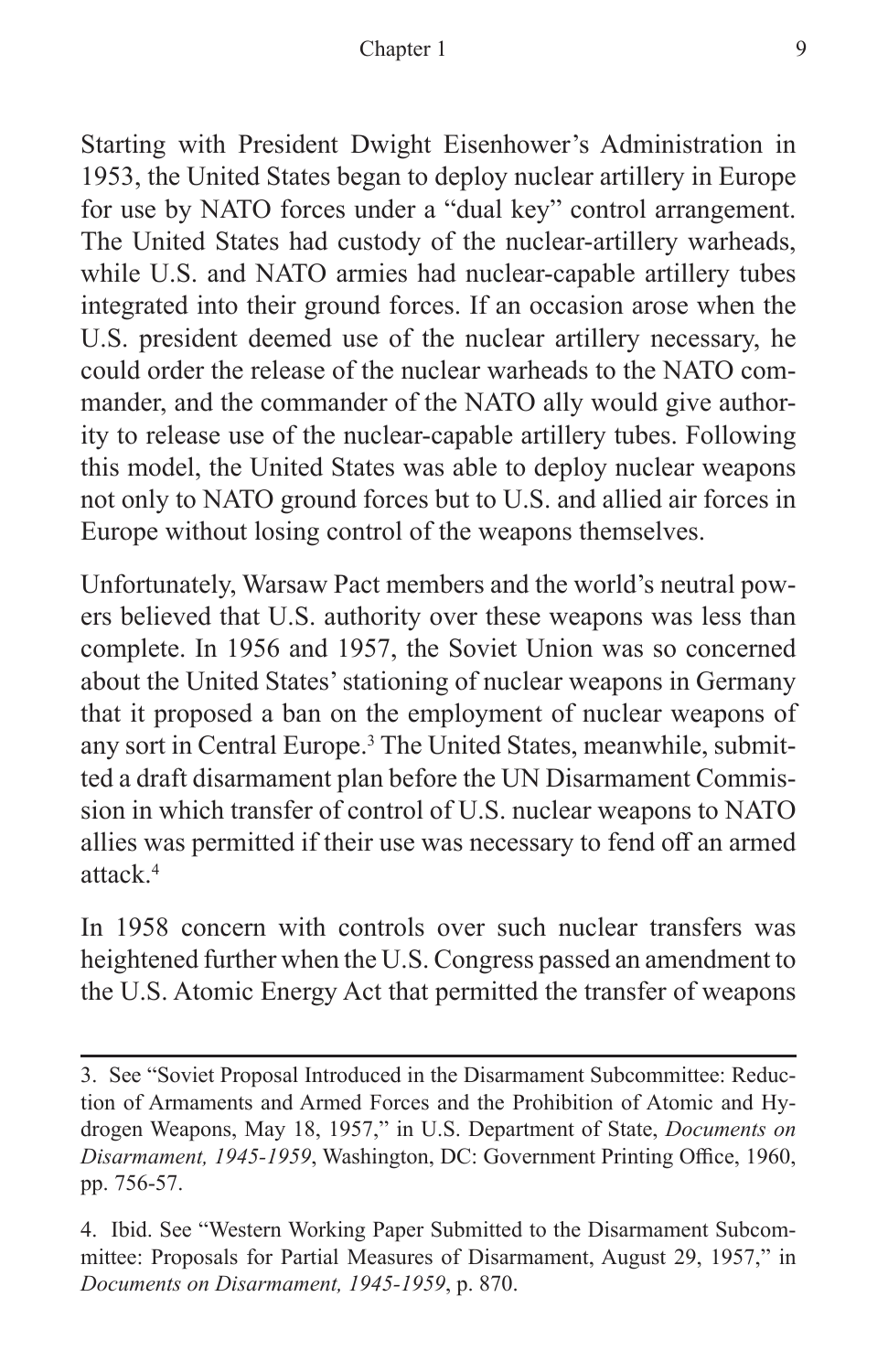materials, design information, and parts to nations that had "made substantial progress in the development of nuclear weapons."5 Also, with the continued transfer of nuclear weapons to NATO, U.S. control arrangements became less rigid: One congressional investigation discovered German aircraft that were fueled, ready to take off at a moment's notice, and loaded with U.S. nuclear weapons.<sup>6</sup>

This trend toward laxer U.S. restraints on authority for the transfer of nuclear weapons came at the same time as progress toward disarmament negotiations in the UN had reached an impasse. The United States and the Soviet Union had agreed to a voluntary moratorium on nuclear testing in the fall of 1958, but the United States and its allies tied their continued adherence to this test ban to progress toward disarmament and a general easing of tensions. Last, but hardly least, the United States had threatened or considered using nuclear weapons on at least six separate occasions since Eisenhower had assumed the presidency in 1953.<sup>7</sup>

Against this backdrop, the Irish offered their draft resolution concerning the "Further Dissemination of Nuclear Weapons" before the First Committee of the General Assembly of the UN on October 17, 1958. This resolution was quite modest, recognizing that "an increase in the number of states possessing nuclear weapons may occur, aggravating international tensions" and making disarmament

<sup>5.</sup> The Atomic Energy Act of 1954, U.S. Code sees. 54, 64, 82, 91(c), 92 as amended (1954).

<sup>6.</sup> See George Bunn, *Arms Control by Committee: Managing Negotiations with the Russians*, Stanford, CA: Stanford University Press, 1992, p. 62.

<sup>7.</sup> The Eisenhower administration had threatened to use or considered using nuclear weapons to end the Korean War in 1953, to save the French in Vietnam in 1954, to save the Republic of China in 1954, 1955, and 1958, and to prevent any invasion of Kuwait in 1958. Atomic howitzers also were deployed by U.S. forces landing in Lebanon in 1958. The Russians, meanwhile, threatened the use of nuclear weapons to end the Suez crisis in 1956. See Peter Lyon, *Eisenhower: Portrait of the Hero*, Boston: Little, Brown and Company, 1969, pp. 534, 541, 583, 606, 610, 624, 639-40, 719, 775-76, 784.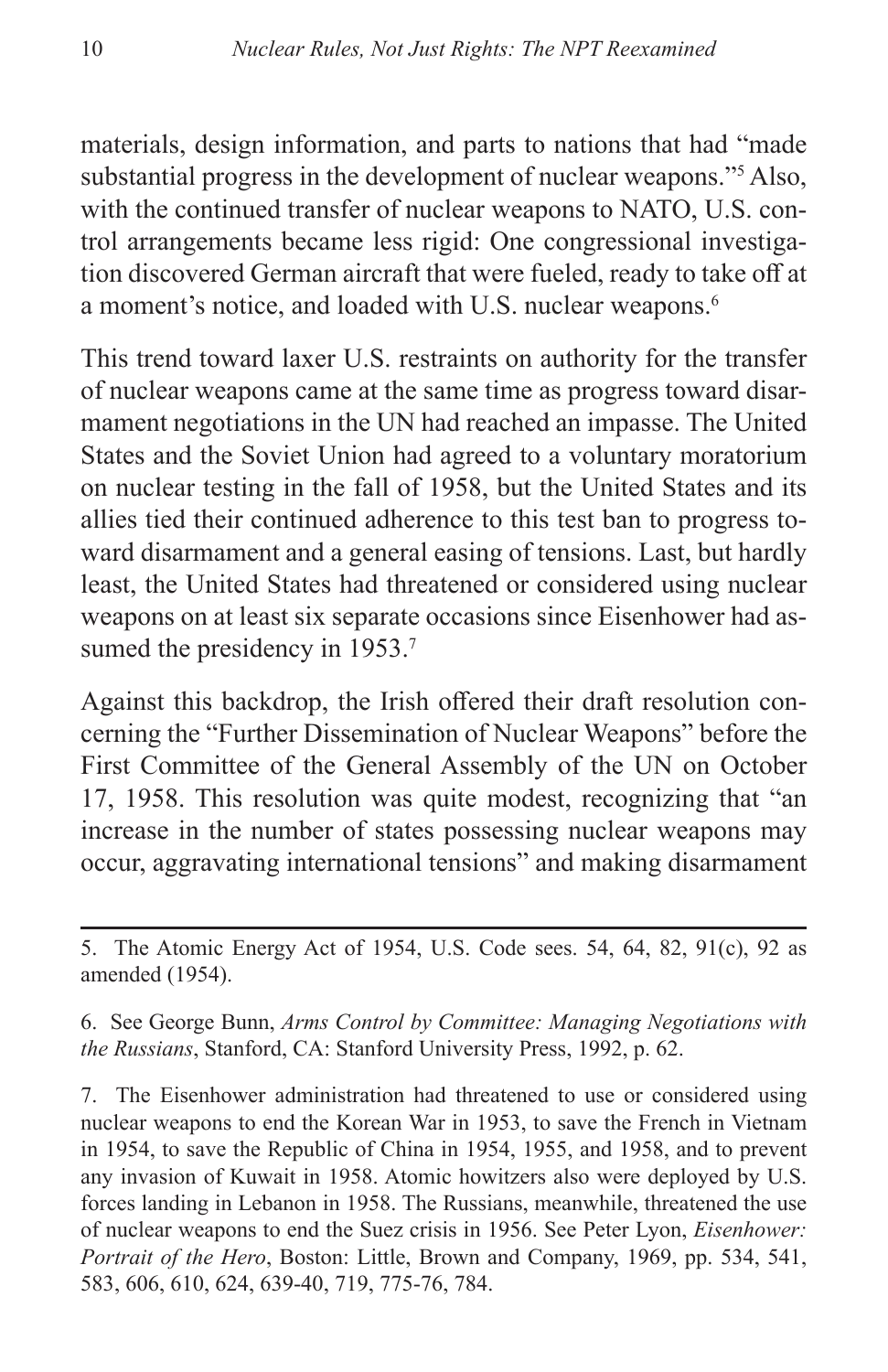"More difficult." It went on to recommend that the General Assembly establish an ad hoc committee to study the dangers inherent in the further dissemination of nuclear weapons.

The Irish offered to amend the resolution to urge parties to The UN's disarmament talks not to furnish nuclear weapons to any other nation while the negotiations were under way and to encourage other states to refrain from trying to manufacture nuclear weapons, but Western support for the amendment was thin. On October 31, 1958, the Irish withheld the resolution when it became clear that no NATO nation was yet ready to endorse the initiative.<sup>8</sup>

The Irish, however, pursued the idea. The following year their foreign minister resubmitted yet another version of the resolution to the General Assembly and made it clear that the proposal was a minimal proposition which all parties ought to accept. It was "hardly realistic," he argued, to expect any "early agreement on the abolition of nuclear weapons." But "what we can do," he argued, "is to reduce the risks which the spread of these weapons involves for this generation, and not to hand on to our children a problem even more difficult to solve than that with which we are now confronted." Indeed, the Irish foreign minister argued that "if no such agreement is made, they [the nuclear powers] may well be forced by mutual fear and the pressure of their allies, to distribute these weapons, and so increase geometrically the danger of nuclear war."9

Why was such nuclear proliferation so dangerous and likely? First, without an international nonproliferation agreement, "a sort of atomic *sauve-qui-peut*" was likely in which states, "despairing of

9. See "Address by the Irish Foreign Minister [Aiken] to the General Assembly, November, September 23, 1959 [extract]," in ibid., pp. 1474-78.

<sup>8.</sup> The resolution initially passed with 37 affirmative votes, but 44 nations including the United States, United Kingdom, Italy, Japan, France, Greece, Belgium, Turkey, and the Netherlands—abstained. See "Irish Draft Resolution Introduced in the First Committee of the General Assembly: Further Dissemination of Nuclear Weapons, October 17, 1958," in *Documents on Disarmament, 1945-1959*, pp. 1185-86.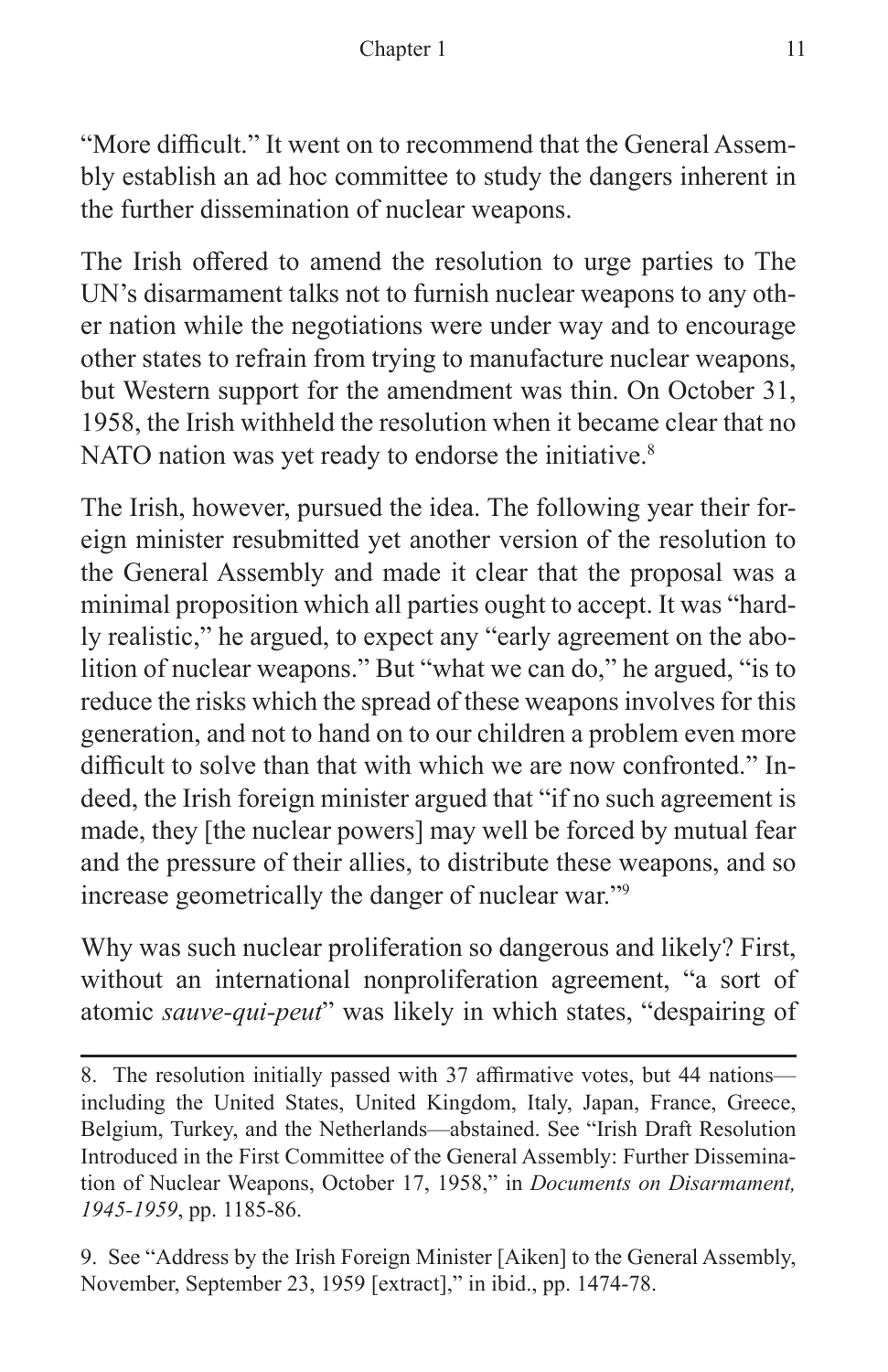safety through collective action," would seek safety for themselves by getting nuclear weapons of their own.<sup>10</sup>

This trend was likely to get worse, the Irish argued, since there was "no conceivable addition" to the list of countries possessing nuclear weapons which would not cause a change in the pattern of regional and world politics that could be "great enough to destroy the balance of destructive weapons ... which has given the world the uneasy peace of the last few years."11 As the Irish foreign minister later explained,

> the sudden appearance of nuclear weapons and their almost instantaneous long-range delivery systems in a previous non-nuclear State may be tantamount, in the circumstances of the world today, to pushing a gun through a neighbor's window. . . . It may even be regarded as an act of war by neighboring countries who have not the second strike nuclear capacity possessed by great nuclear Powers….[who] may be able to eliminate the threat by taking limited measures.<sup>12</sup>

Second, faced with these threats, nations without nuclear weapons would try to acquire them from their nuclear-armed allies, who, out of a misguided sense of political convenience, were likely to be cooperative. All this would do, however, is give these smaller nations "the power to start a nuclear war, or to engage in nuclear blackmail—conceivably against a former ally." In short, without an international agreement against further transfers of nuclear weapons, accidental and catalytic wars would become more likely, and na-

<sup>10.</sup> Ibid.

<sup>11.</sup> See "Statement by the Irish Foreign Minister [Aiken] to the First Committee of the General Assembly, November 13, 1959," in ibid., pp. 1520-26.

<sup>12.</sup> See "Statement of Irish Foreign Minister [Aiken] to the First Committee of the General Assembly, November 6, 1962," in U.S. Arms Control and Disarmament Agency, *Documents on Disarmament, 1962*, Washington, DC: Government Printing Office, 1963, pp. 1025-28.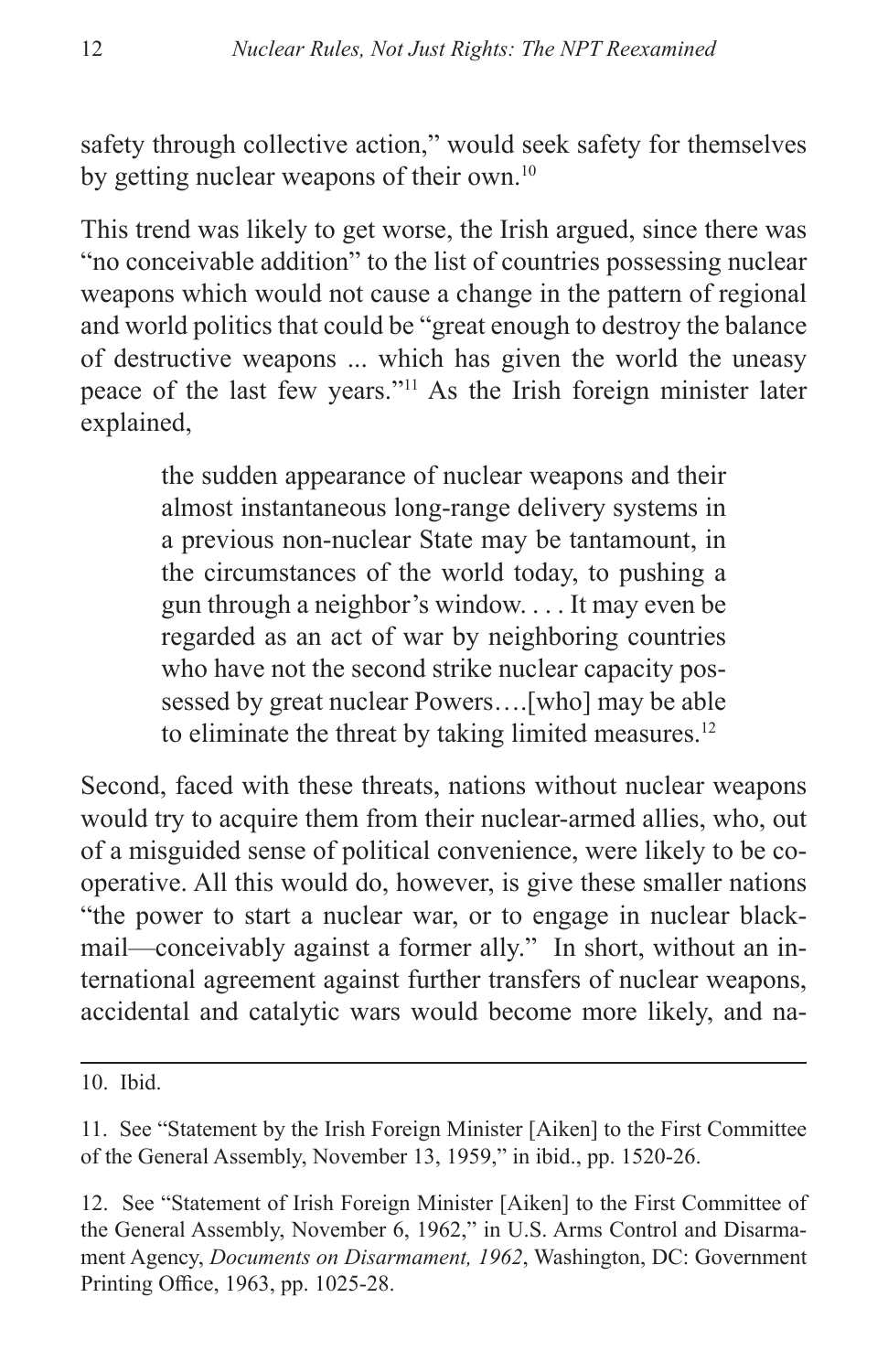tions would drift into "a nightmare region in which man's powers of destruction are constantly increasing and his control over these powers is constantly diminishing."13

Finally, nuclear weapons technology itself was becoming more available. As the Irish foreign minister explained, weapons-usable plutonium was a direct by-product of nuclear electrical-power reactors, and these generators were being built in states without nuclear weapons. It would become increasingly difficult, he believed, for the governments of these countries to "resist domestic pressure to take the further step of producing nuclear weapons [on the] grounds of economy and security, if not for considerations of prestige."14

These considerations were all factored into the original bargain inherent in the Irish resolution. The states with nuclear weapons would forgo relinquishing control of their weapons to their allies, and the states without nuclear weapons would refrain from manufacturing or acquiring them and accept inspection of their "reactors and territories" to ensure that they were living up to their undertakings. This was the full extent of the bargain. All states—with or without nuclear weapons—would be better off because the possibility of accidental or catalytic war would be reduced. Beyond this, nonweapons states would be spared the expense of having to develop strategic weapons, and the weapons states would have less reason to advance the qualitative development of their own strategic systems.

14. "Statement by the Irish Foreign Minister, November 13, 1959," in *Documents on Disarmament, 1945-1959*, pp. 1520-26.

<sup>13.</sup> See "Statement by the Irish Foreign Minister, November 13, 1959," in *Documents on Disarmament, 1945-1959*, pp. 1520-26. In this speech, Foreign Minister Aiken attributes these views to Howard Simons, "World-Wide Capabilities for Production and Control of Nuclear Weapons," *Daedalus,* Vol. 88, No. 3, Summer 1959, pp. 385-409, which was a summary of "The Nth Country Problem: A World-Wide Survey of Nuclear Weapons Capabilities," a study by the American Academy of Arts and Sciences, which would be published by the National Planning Association in 1959.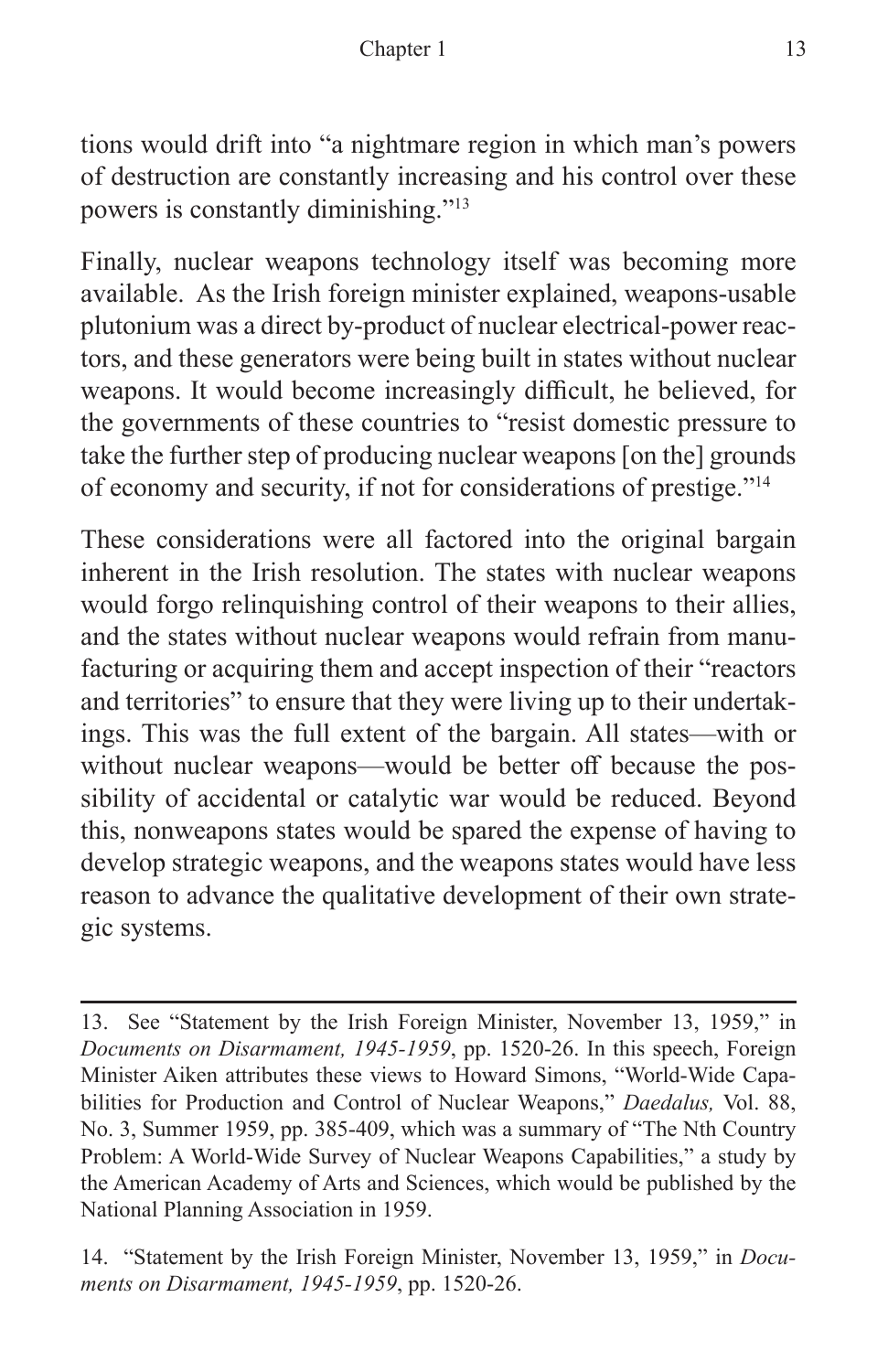The Irish insisted on no direct linkage with progress on capping or reversing the arms rivalry between Moscow and Washington. Nor was there any notion that the nuclear nations should offer "peaceful" nuclear technology to the nonweapons states to get them to open their territories to inspection. In fact, as the Irish foreign minister later made clear, nonweapons nations ought to welcome having their nuclear facilities inspected or, at least, not object since they might later serve as arms control test beds. Nor, he argued, should the inequality of nonweapons states opening their nuclear facilities to inspections (from which nuclear states would be exempt) be seen as involving any "loss of prestige." After all, several nonweapons states had already endorsed the idea of regional disarmament and European nuclear-weapons free zones that required asymmetrical inspections. Nonproliferation inspections were only an extension of the same idea.<sup>15</sup>

The United States and other states with nuclear weapons, however, initially had misgivings about the Irish resolutions. As has already been noted, most NATO nations abstained when the Irish resolution was first put to a vote in 1958. In 1959, though, the Soviet Union also opposed the resolution, complaining that it was too permissive: It would allow the Americans to transfer nuclear weapons to European soil so long as the United States "retained control" of the weapons. Meanwhile, France abstained, arguing that the transfer of fissionable materials and nuclear weapons was difficult to control and that the real problem was ending manufacture of these items. At the time, France was itself getting ready to test its first nuclear weapon and was assisting the Israelis in their nuclear weapons efforts.<sup>16</sup>

As for the United States, it supported the 1959 Irish resolution after

<sup>15.</sup> See "Statement of Irish Foreign Minister ... November 6, 1962," in *Documents on Disarmament, 1962*, pp. 1025-28.

<sup>16.</sup> See Lawrence Scheinman, *Atomic Energy Policy in France under the Fourth Republic*, Princeton, N.J.: Princeton University Press, 1965, pp. 183 ff. and Avner Cohen, "Stumbling into Opacity: The United States, Israel, and the Atom, 1960- 63," *Security Studies*, Vol. 4, No. 2, Winter 1994, pp. 199-200.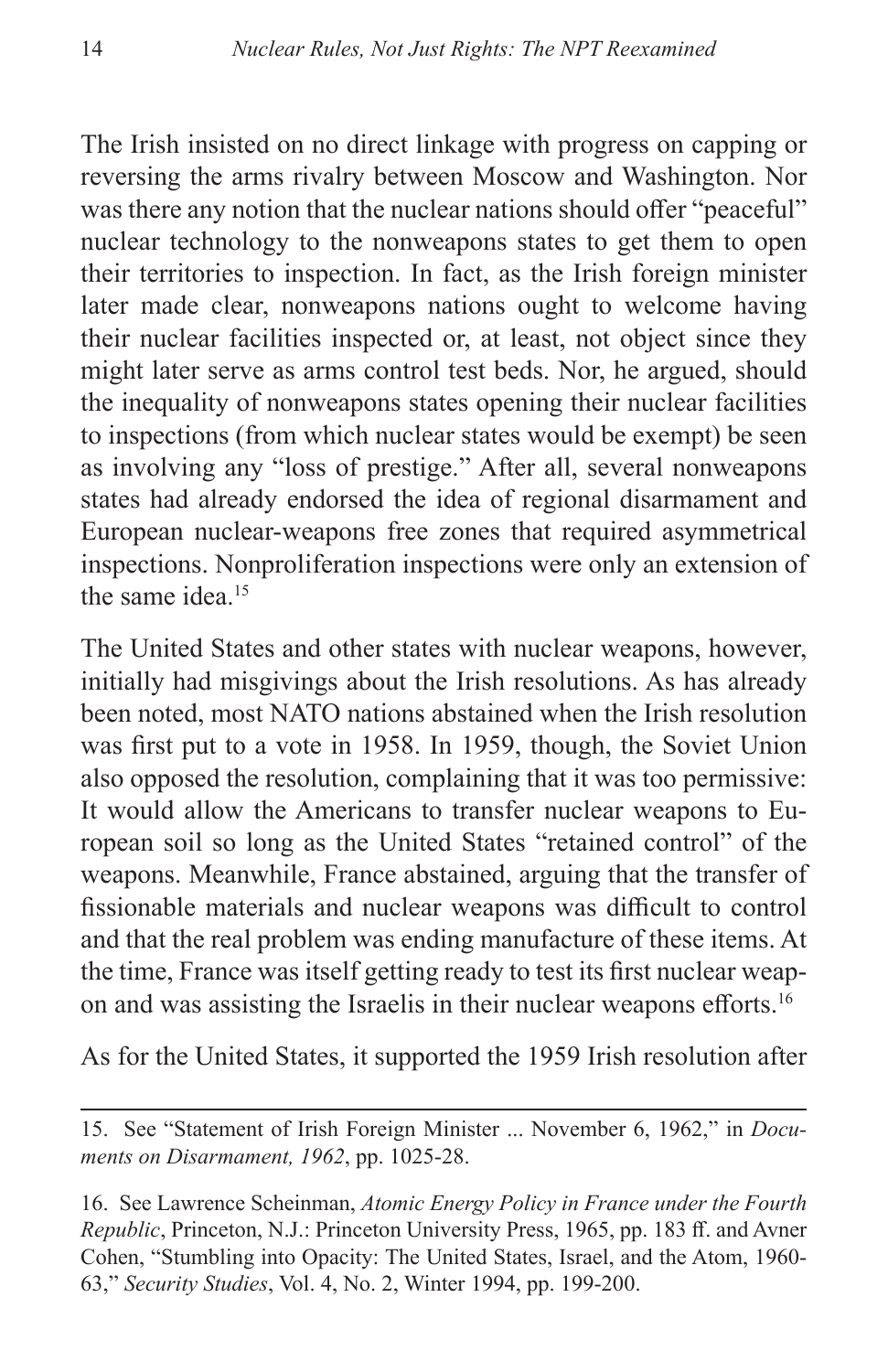abstaining in 1958, arguing that it permitted serious study of critical issues. Yet, when the resolution was modified in 1960 to call upon the weapons states to declare at once their intention to "refrain from relinquishing control of such weapons to any nation not possessing them and from transmitting to it the information necessary for their manufacture," the United States again objected. Although the Soviets decided to reverse themselves and support the draft, the United States at the time was pushing the idea of giving NATO nuclear submarines and missile boats for a multilateral force (MLF). As such, the U.S. representative to the UN complained that the resolution failed to recognize the critical responsibility of the nations with nuclear weapons. The U.S. representative went on to ask how the Irish could expect other nations to forgo nuclear weapons if the weapons states refused to end their own nuclear buildup. Besides, he argued, a commitment of indefinite duration of the sort the resolution called for was unverifiable.<sup>17</sup>

The United States again objected in 1961, when the Swedes resubmitted a similar resolution recommending that

> an inquiry be made into the conditions under which countries not possessing nuclear weapons might be willing to enter into specific undertakings to refrain from manufacturing or otherwise acquiring such weapons and to refuse to receive, in the future, nuclear weapons in their territories on behalf of any other country.18

The resolution's new language worried the United States. The resolution was no longer focused on restraining weapons nations from "relinquishing control" of nuclear weapons but on getting

<sup>17.</sup> See United Nations Department of Political and Security Council Affairs, *The United Nations and Disarmament, 1945-1970*, New York: United Nations Publications, 1971, pp. 260-61.

<sup>18.</sup> The Swedes submitted this resolution, 1664 (16), December 4, 1961. See ibid., p. 265.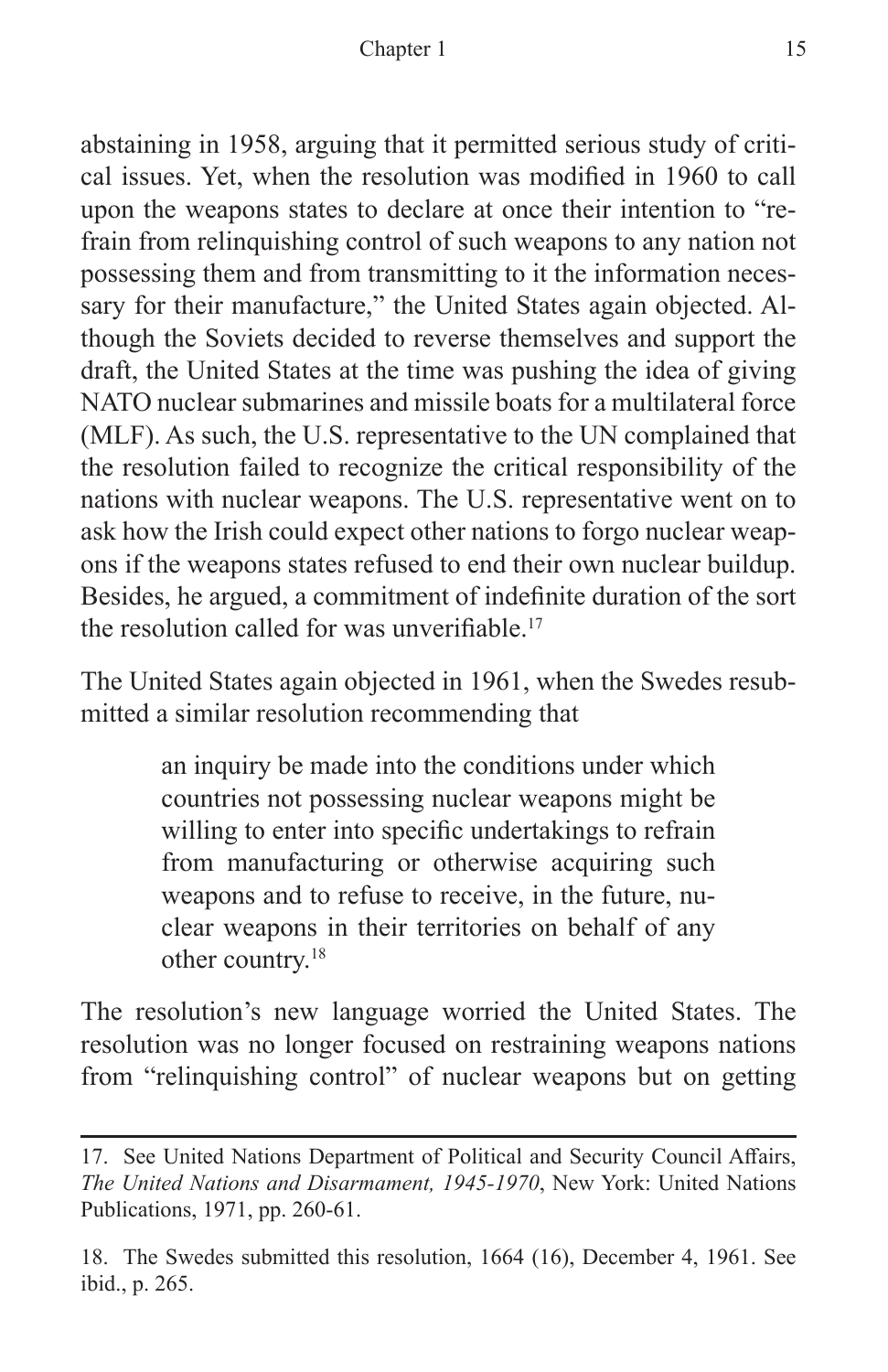nonweapons nations to refuse receiving nuclear weapons in their territories. In short, it appealed to all of NATO to stop hosting U.S. nuclear weapons. This point was hardly lost on the Soviets, who immediately incorporated the Swedish language (i.e., "refrain from transferring control [and] refuse to admit the nuclear weapons of any other states into their territories") into their own draft treaty for general and complete disarmament in 1962.19

The United States objected to the Swedish resolution, complaining that it effectively called "into question the right of free nations to join together in collective self-defense, including the right of self-defense with nuclear weapons if need be." Yet, the U.S. representative was equally insistent that the United States supported the goal of nonproliferation. His proof was that the United States draft program for general and complete disarmament—like the Irish resolution—required states with nuclear weapons to "refrain from relinquishing *control*" (emphasis added) of nuclear weapons to nonweapons states.<sup>20</sup>

### *1965-68: Bargaining to Keep States from Exercising their "Right" to Acquire Nuclear Weapons*

For the next four years, the United States continued to insist that it was interested in promoting nuclear nonproliferation.<sup>21</sup> However,

19. Ibid.

21. See, for example, "Statement by ACDA Director Foster to the Eighteen Nation Disarmament Committee: Nondissemination of Nuclear Weapons, February 6, 1964," in U.S. Arms Control and Disarmament Agency, *Documents on Disarmament, 1964*, Washington, DC: Government Printing Office, 1965, pp. 32-33, in which restraint in international nuclear nonproliferation was urged since without it there "would be no rest for anyone ... no stability, no real security and no chance

<sup>20.</sup> See "Statement by the United States Representative [Yost] to the First Committee of the General Assembly: Spread of Nuclear Weapons, November 30, 1961," in U.S. Arms Control and Disarmament Agency, *Documents on Disarmament, 1961*, Washington, DC: Government Printing Office, 1962, pp. 691-92.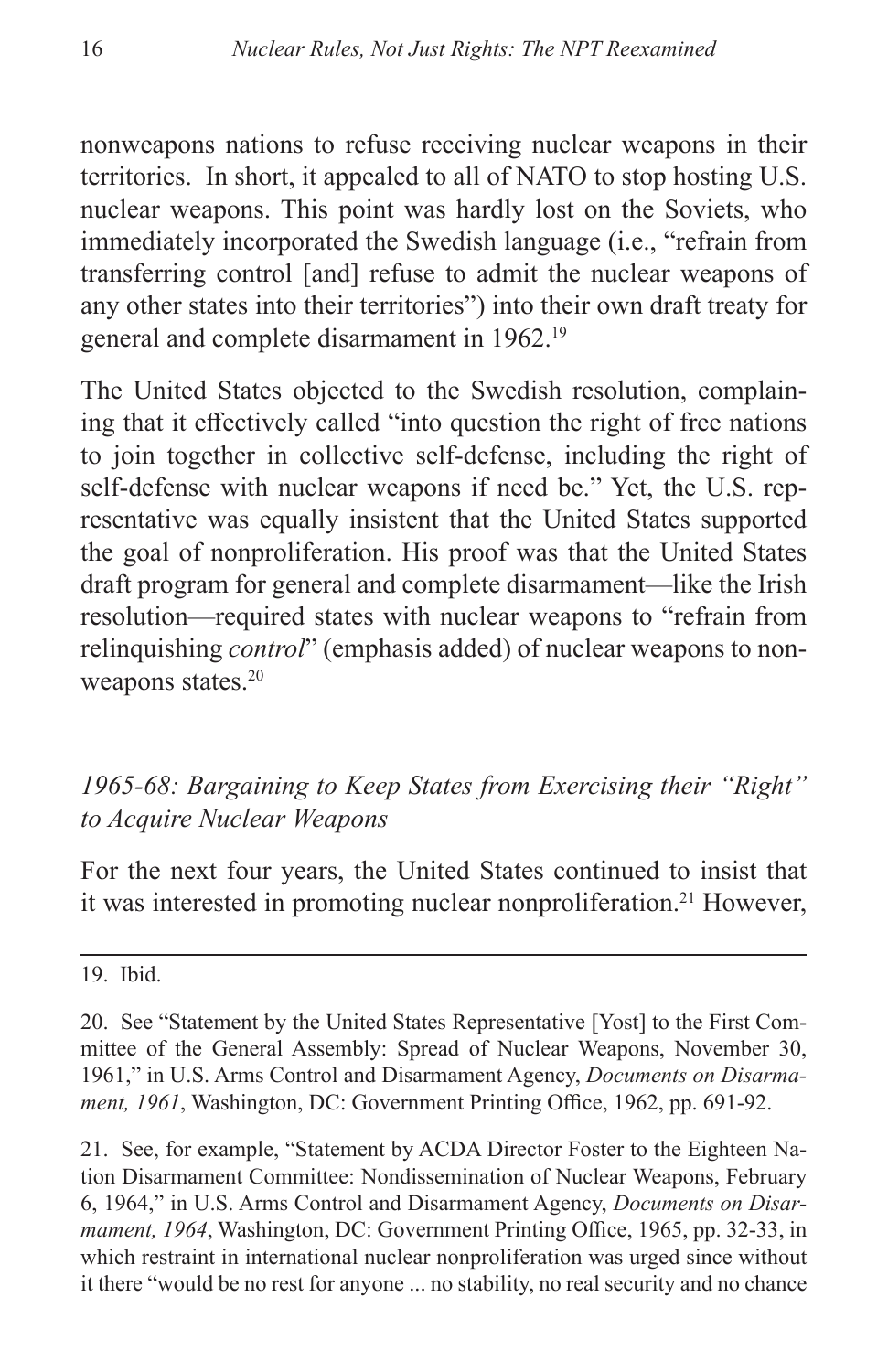it opposed a variety of nonproliferation resolutions backed by the Soviets, Swedes, and others, which, if accepted, would have jeopardized existing nuclear-sharing arrangements with NATO on the possibility of creating a multilateral nuclear force for a "United States of Europe." Ultimately, the United States focused on reaching an international nuclear nonproliferation agreement only when it became clear that Germany and other NATO nations were not keen on reaching an MLF agreement. With the MLF disposed of and the Soviets willing to accept language that would allow the Americans to deploy nuclear weapons in NATO—assuming they were kept under U.S. control—the United States was ready to negotiate a nonproliferation agreement.22

By early 1966, though, the terms of UN debate over proliferation had changed. Whereas in 1958, nonproliferation was seen as a good in itself—equally beneficial to states with and without weapons by the early 1960s, smaller nations perceived nuclear nonproliferation as a potential obstacle to assuring their national security, while the United States and Soviet Union continued to refine and expand their own nuclear arsenals.

Another key difference in the debate was how nations viewed superpower nuclear deterrence. In 1959, the Irish downplayed the threat presented by nuclear superpower rivalry: "That situation, fraught with danger as it is, is nonetheless one with which we have managed to live for a number of years. Techniques have been evolved to deal with it." The key concern wasn't with this set of dangers but with those "likely to flow with the wider dissemination of nuclear weapons."23

of effective disarmament." It was also argued that because the acquisition of nuclear weapons by smaller countries would "increase the likelihood of the great Powers becoming involved in what would otherwise remain local conflicts," both the security of weapons and nonweapons states in U.S. eyes was at stake.

22. See Bunn, pp. 66-75.

23. See "Statement by the Irish Foreign Minister, November 13, 1959," in *Documents on Disarmament, 1945-1959*, pp. 1520-26.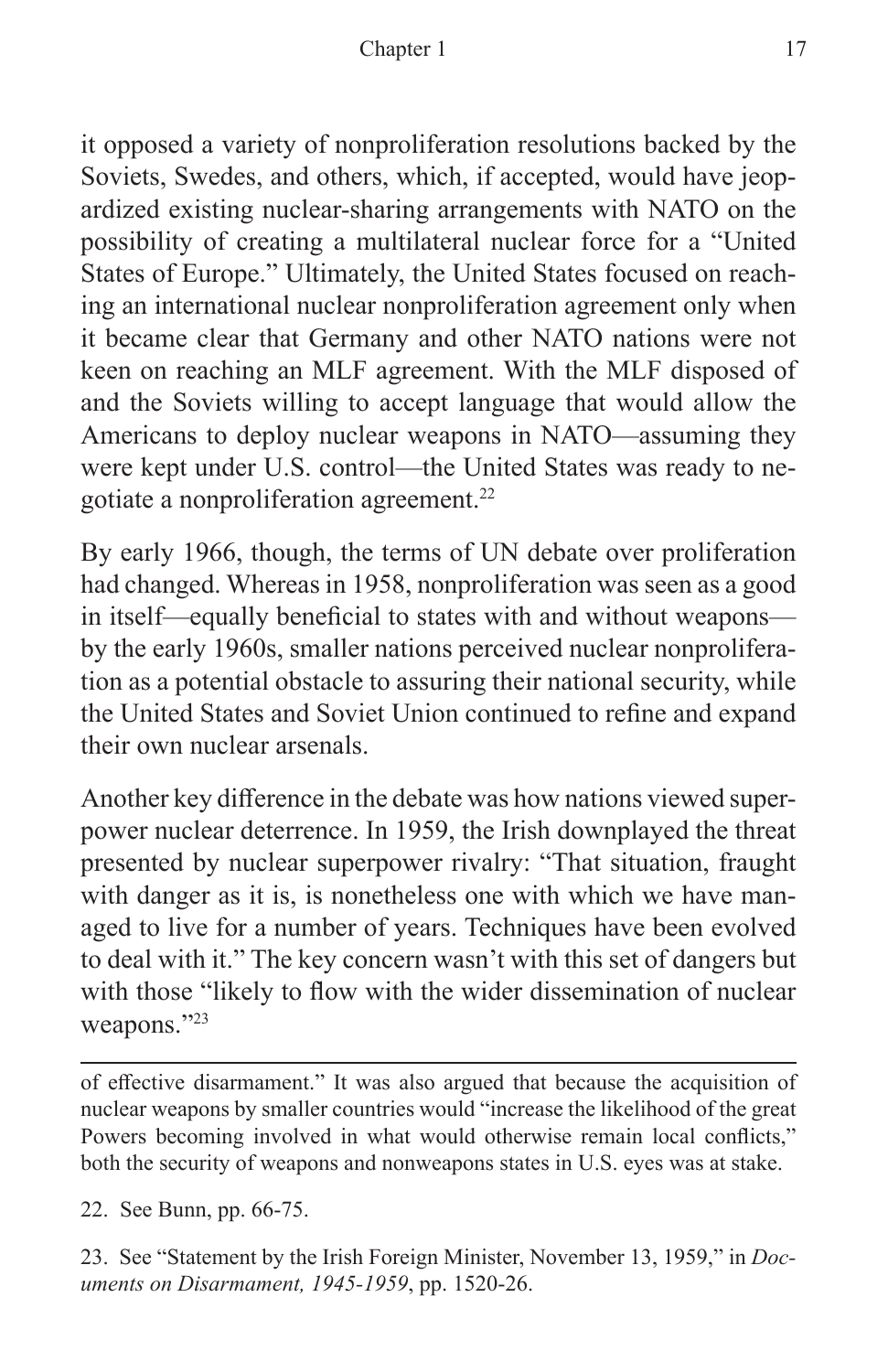By the mid-1960s, however, faith in the stability of the superpower nuclear "balance" and concerns about the threat of accidental and catalytic war had begun to wane. In their place, worries about the superpower "arms races" and the threat of the superpowers' "nuclear imperialism" over nonnuclear nations gained popularity. As India's UN representative explained in 1966,

> [the] dangers of dissemination and independent manufacture [of nuclear weapons] pale into the background when one views the calamitous dangers of the arms race which is developing today as a result of the proliferation of nuclear weapons by the nuclear weapon Powers themselves, large and small. For many years now, the superpowers have possessed an over-kill or multiple-destruction capacity and even their second-strike capabilities are sufficient to destroy the entire world. They have hundreds of missiles of varying ranges which are capable of devastating the surface of the earth. They are continuing to test underground, miniaturizing warheads, improving penetration capabilities and sophisticating their weapons and missiles. The other nuclear weapons powers are also following the same menacing path, conducting atmospheric weapons tests, and submarines. Only four days ago, the People's Republic of China conducted yet another weapons test, firing an intermediate-range guided missile with a nuclear warhead. When we talk of the dangers of the arms race, therefore, we face the dangers of the most titanic proportions. It is here that the proliferation of nuclear weapons has its most catastrophic consequences.24

<sup>24.</sup> See "Statement by the Indian Representative [Trivedi] to the First Committee of the General Assembly: Nonproliferation of Nuclear Weapons, October 31, 1966," in U.S. Arms Control and Disarmament Agency, *Documents on Disarmament, 1966*, Washington, DC: Government Printing Office, 1967, pp. 679.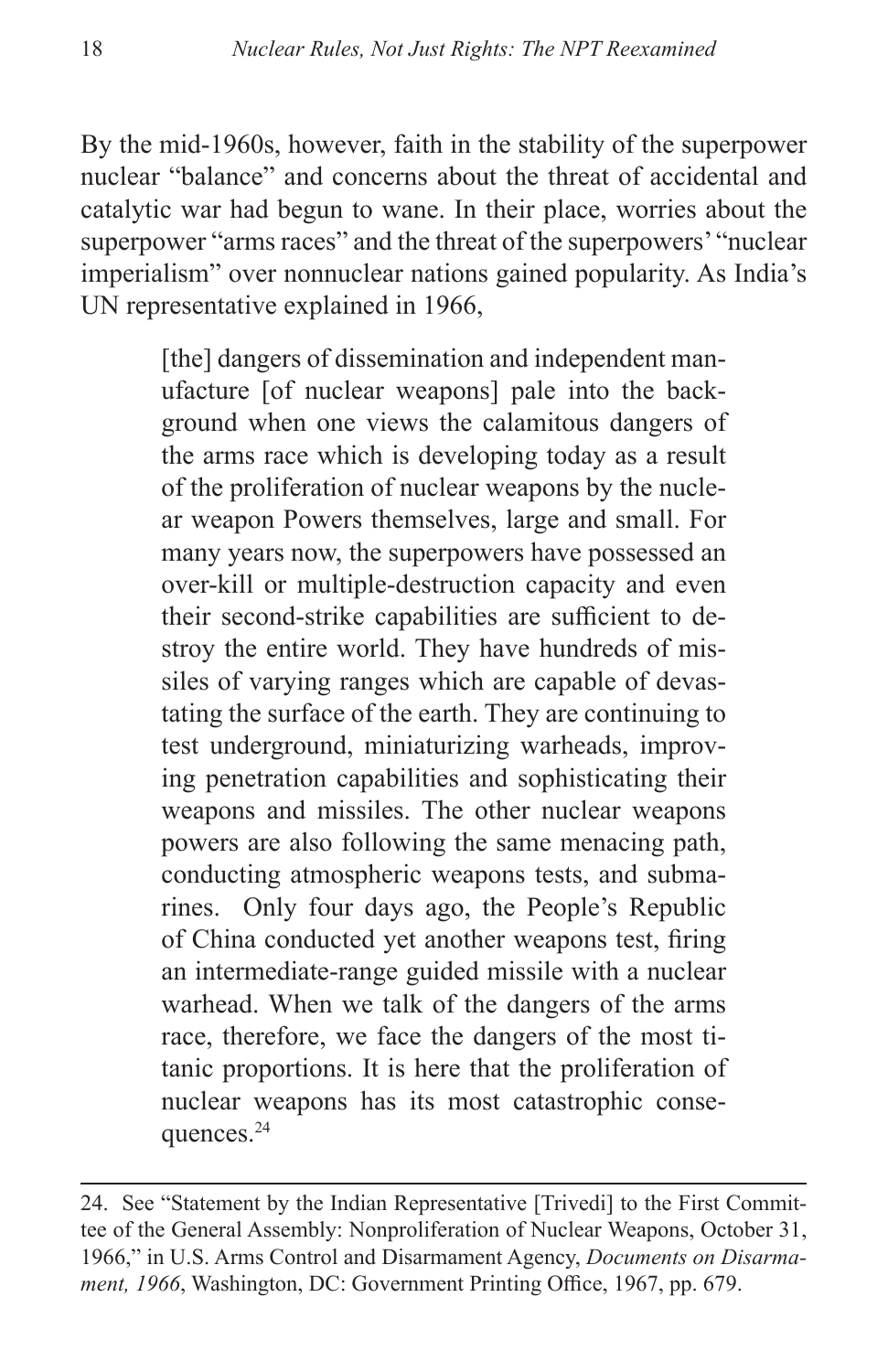Egypt's representative to the UN disarmament talks made the same point somewhat differently:

> The nonnuclear countries will in law renounce their right to nuclear weapons, but nuclear stockpiles and the threat of a nuclear confrontation will in fact continue to exist indefinitely….This de facto situation could always constitute an incitement to manufacture or acquire nuclear weapons. To diminish this risk still further it will be necessary, pending the complete elimination by radical measures of nuclear stockpiles and the nuclear threat, to include in the treaty a formal and definite indication of what the nuclear Powers propose to do with the existing nuclear armament.25

Why did this shift occur? First, non-nuclear nations who were eager for a nonproliferation treaty in the very early 1960s but frustrated by the impasse created by the Soviet Union, United States, and NATO nations over the issue decided to work without the superpowers' cooperation. As has already been noted, in 1961 the Swedes submitted a resolution before the UN General Assembly calling for an inquiry as to the conditions under which nonweapons states might be willing to refrain from acquiring nuclear weapons. The idea here was to force the nuclear states' hand by demonstrating the popularity of nuclear nonproliferation and threatening to promote it without the superpowers. However, the very premise of the inquiry—that nonweapons nations would naturally acquire nuclear weapons unless certain "Conditions" were met—was at odds with the idea that nonproliferation was equally a security imperative for both weapons and nonweapons states.

Second, beginning in the late 1950s, an intellectual shift occurred in the way nuclear arms and deterrence were viewed. During this

<sup>25.</sup> See "Statement of the Egyptian Representative [Khallaf] to the Eighteen Nation Committee on Disarmament, March 3, 1966," in ibid., pp. 156-57.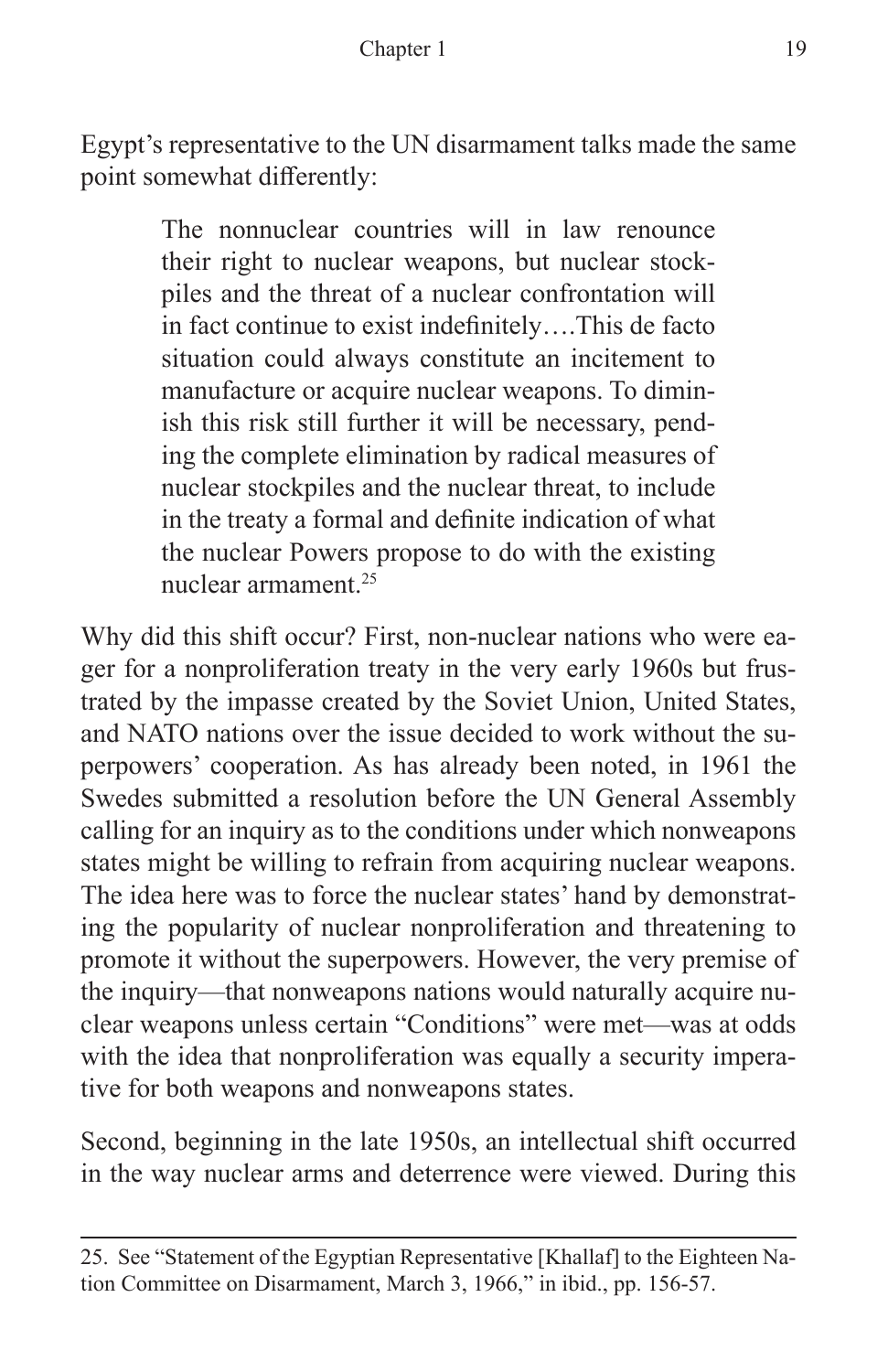period, a new nuclear theory—finite deterrence—emerged. According to this view, smaller nations could keep larger nuclear powers from threatening them militarily by acquiring a small number of nuclear weapons of their own. With their limited nuclear arsenal, the smaller nations might not be able to prevail in war against a larger power but could effectively "tear an arm off' by targeting the larger nation's key cities and thus deter such nations from ever attacking.26 Closely related to this point was a critique of the superpowers' constant quantitative and qualitative improvement of their strategic forces. This buildup was considered unnecessary and provocative because a nation needed only a small nuclear arsenal to threaten to knock out an opponent's major cities.27

In 1962 this view was reflected in replies to the UN secretary-general's inquiry about the conditions under which nonweapons states "might be willing to enter into specific undertakings to refrain" from acquiring weapons. 62 nations replied, most of them wanting specific neighbors or all the states within their region to forswear acquiring nuclear weapons as a condition for their doing likewise. Other nations, such as Italy, wanted the nuclear powers to halt their nuclear buildup.28 Meanwhile, the three nuclear powers that answered the

26. One of the earliest expressions of this idea can be found in Jacob Viner, "The Implications of the Atomic Bomb for International Relations," in *International Economics: Studies by Jacob Viner*, Glenco, Ill.: Free Press, 1951, pp. 300-309. For the earliest popular presentation of finite deterrence theory, see Pierre M. Gallois, "Nuclear Aggression and National Suicide," *The Reporter*, November 18, 1958, pp. 22-26.

27. See, for example, P. H. Backus, "Finite Deterrence, Controlled Retaliation," *U.S. Naval Institute Proceedings*, March 1959, pp. 23-29 and George W. Rathjens, Jr., "Deterrence and Defense," *Bulletin of the Atomic Scientists*, September 1958, pp. 225-28.

28. In fact, Italy first voiced reservations about agreeing not to acquire nuclear weapons unless the nuclear weapons nations promised to disarm in a NATO gathering held in February of 1962. Later that year, however, it acquiesced and supported a U.S. draft resolution that would allow the use of U.S. weapons by a multilateral NATO naval force. For details, see George Bunn, Roland M. Timerbaev, and James F. Leonard, "Nuclear Disarmament: How Much Have the Five Nuclear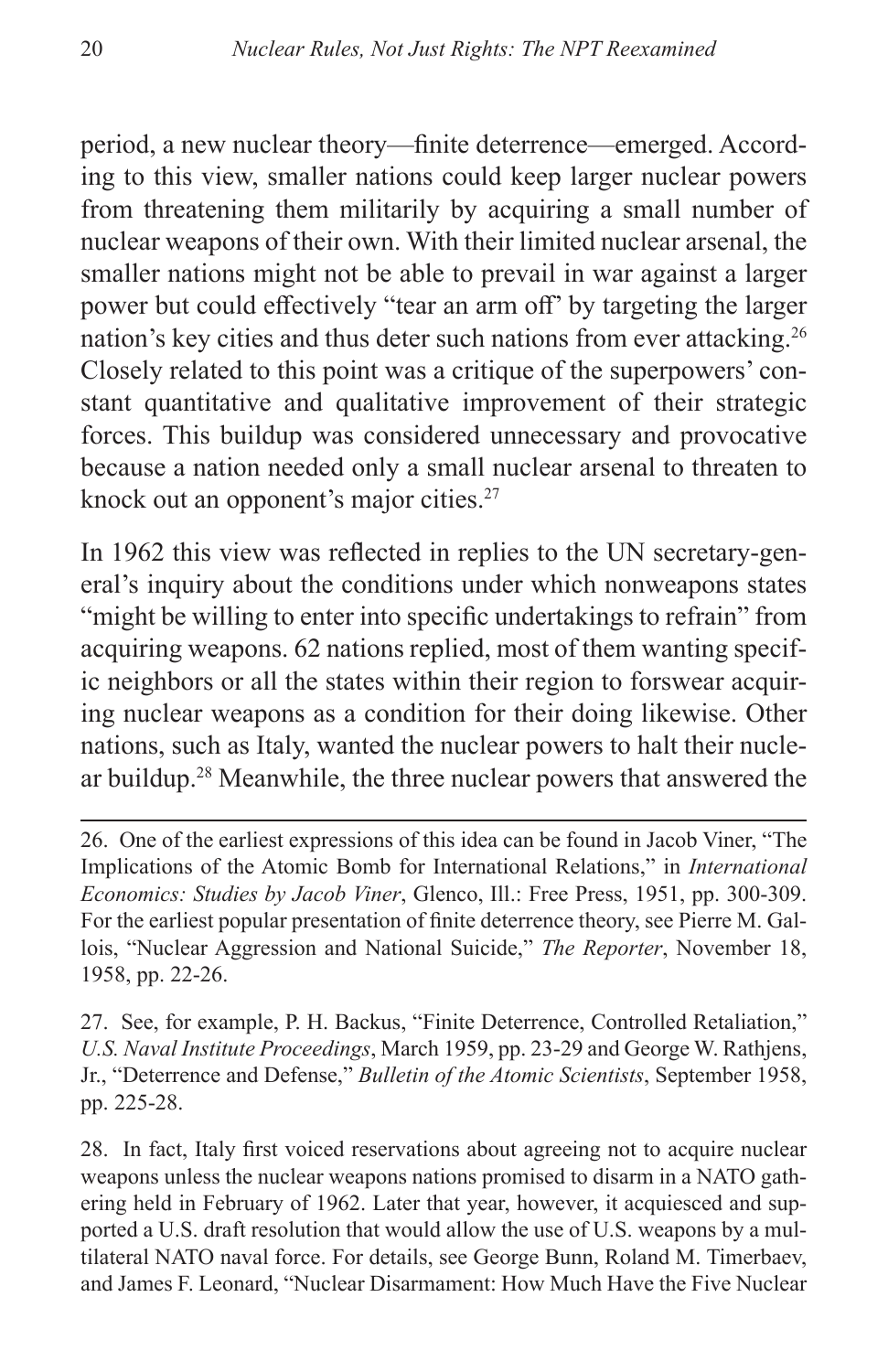inquiry indicated that general and complete disarmament was the best solution.29

For the next two years, the debate over the merits of establishing a European MLF made it impossible for the Soviet Union, United States, and most NATO nations to reach any agreement over nuclear nonproliferation.30 At the very least, no progress in nonproliferation seemed likely until moves toward disarmament made progress. The world's nonaligned nonweapons states, on the other hand, were eager to secure a separate nonproliferation treaty and called on the UN to convene an international conference to negotiate such an agreement.<sup>31</sup> In June of 1965, India and Sweden suggested a new approach to the UN Disarmament Commission: A nonproliferation agreement combined with measures that would begin to cap the arms race between the superpowers. Italy also suggested imposing a time limit on the non-nuclear nations' agreement to refrain from acquiring nuclear weapons. Advocates of this limit—a threat of coercive leverage *in potentia*—argued that it would serve as an "inducement" to the superpowers to disarm. With support from the world's nonaligned nations, the resolution passed overwhelmingly.<sup>32</sup>

Powers Promised in the Non-Proliferation Treaty?" in John B. Rhinelander and Adam M. Scheinman, eds., *At the Nuclear Crossroads: Choices about Nuclear Weapons and Extension of the Non-Proliferation Treaty*, Lanham, Md.: University Press of America, Inc., 1995, p. 15.

29. See *The United Nations and Disarmament*, *1945-1970*, p. 266.

30. See, for example, the exchange between the Soviet and U.S. representatives to the Eighteen Nation Disarmament Committee, July 2, 1964, in *Documents on Disarmament, 1964*, pp. 241-56.

31. For a review of the nonaligned nations' actions along these lines, see "Statement by the U.A.R. Representative [Fahmy] to the First Committee of the General Assembly: Nonproliferation of Nuclear Weapons, October 22, 1965," in ibid., pp. 485-90.

32. See *The United Nations and Disarmament, 1945-1970*, p. 269. Italy and others continued to promote this idea through 1967. See, for example, "Statement by the Burmese Representative [Maung Maung] to the Eighteen Nation Disar-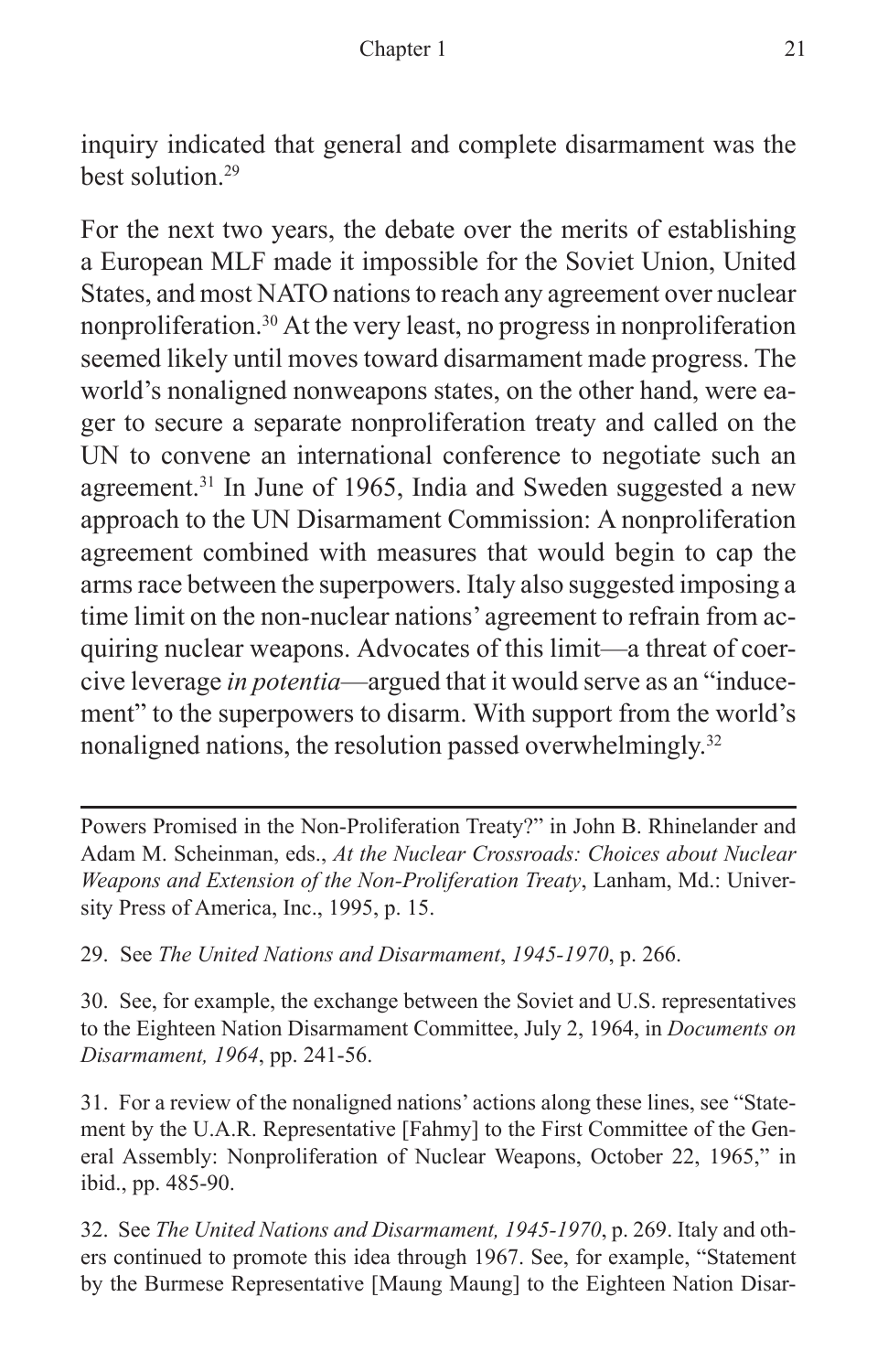From this point on, the debate over reaching a nuclear nonproliferation agreement presumed that nonweapons nations had a right to acquire nuclear weapons and that the only question was what they should get in exchange for not exercising it. Each nation expressed this right in a different fashion. For China, it was essential that non-nuclear nations not be "deprived of their freedom to develop nuclear weapons to resist U.S.-Soviet nuclear threats."33

For Brazil, the prerogative of non-nuclear nations to go nuclear was nothing less than their right to self-defense. As Brazil's representative explained,

> if a country renounces the procurement or production by its own national means of effective deterrents against nuclear attack or the threat thereof, it must be assured that renunciation–a step taken because of higher considerations of the interests of mankind– will not entail irreparable danger to its own people. The public could never be made to understand why a government, in forswearing its defense capability, had not at the same time provided reasonable and lasting assurances that the nation would not be, directly or indirectly, the object of total destruction or of nuclear blackmail.34

For Brazilians this meant that any nuclear nonproliferation agree-

mament Committee: Nonproliferation of Nuclear Weapons, October 10, 1967"; and "Statement by the Italian Representative [Caracciolo] to Eighteen Nation Disarmament Committee: Draft Nonproliferation Treaty, October 24, 1967," in U.S. Arms Control and Disarmament Agency, *Documents on Disarmament, 1967*, Washington, DC: Government Printing Office, 1968, pp. 463 and 529.

33. See, for example, "Chinese Communist Comment on Draft Nonproliferation Treaty, September 3, 1967," in *Documents on Disarmament, 1967*, p. 381.

34. See "Statement by the Brazilian Representative [Azeredo da Silveira] to the Eighteen Nation Disarmament Committee: Draft Nonproliferation Treaty, August 31, 1967," in ibid., p. 370.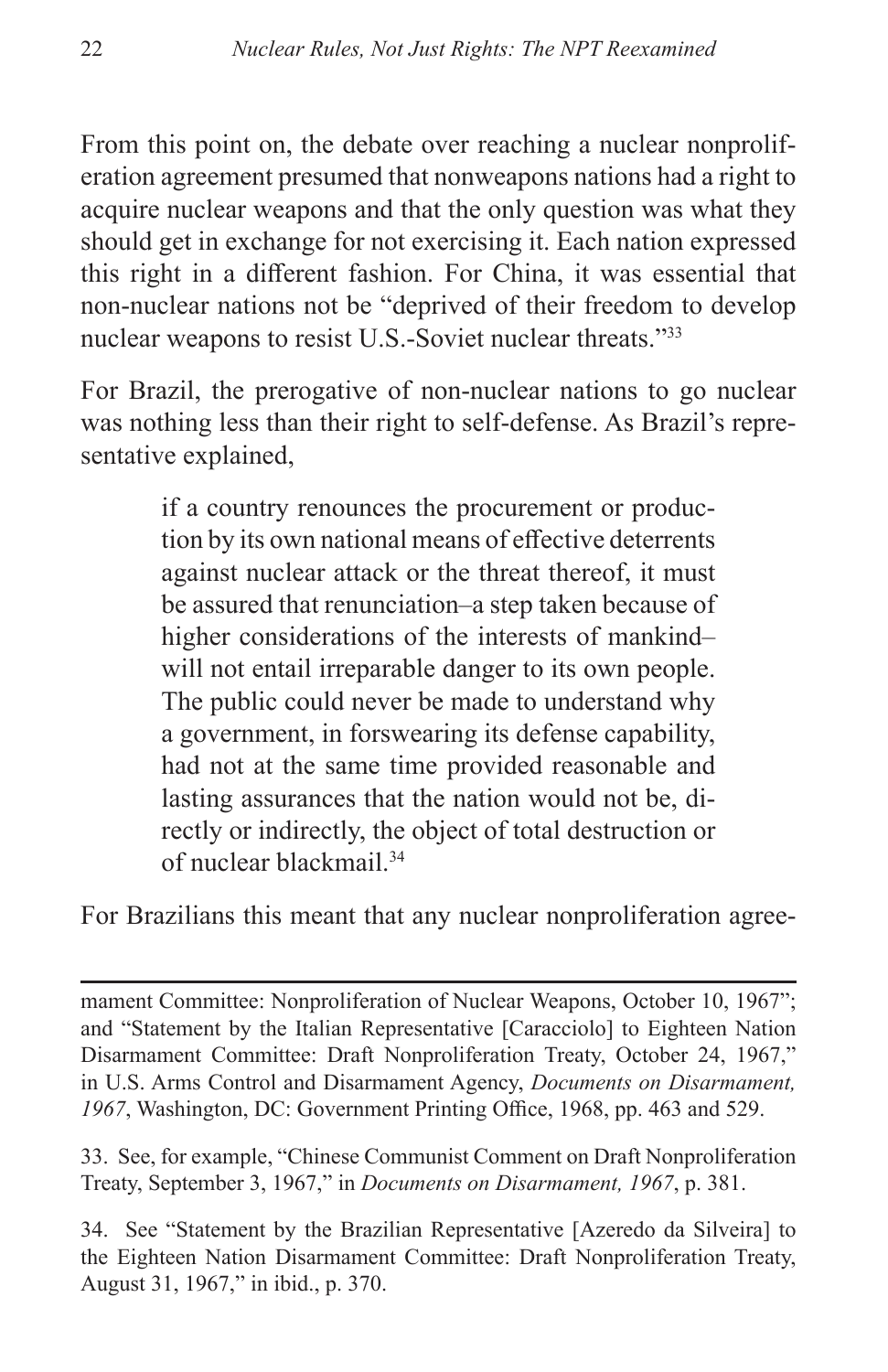ment had to include guarantees that states with nuclear weapons would not use or threaten to use them against states without such weapons.

Other states, however, thought that nothing less than nuclear disarmament was necessary. Tunisia, like Brazil, was "not happy about renouncing [its] right to acquire nuclear weapons" but thought that it was too poor ever to try to acquire them and thus could be truly secure only in a disarmed world.<sup>35</sup> Sweden, which was still developing a nuclear weapons option of its own,<sup>36</sup> shared Tunisia's views but saw giving up "the most powerful weaponry that has ever been produced by man" as something it—as one of the "smaller and more defenseless nations"—could do only if the superpowers disarmed<sup>37</sup>

India, which was also developing a nuclear weapons option,<sup>38</sup> was the most outspoken in defending its "right" to "unrestricted" development of nuclear energy. This stance, in part, was simply a reflection of India's established opposition to international safeguards, which—it had argued since the early l950s—would interfere with its economy's development and its "inalienable right [to] produce and hold the fissionable material required for [its] peaceful power programs."39 After China exploded its first nuclear device in May

36. See Steve Coil, "Neutral Sweden Quietly Keeps Nuclear Option Open," *The Washington Post*, November 25, 1994, p. A1.

37. See "Statement by the Swedish Representative [Alva Myrdal] to the Eighteen Nation Disarmament Committee: Nonproliferation of Nuclear Weapons, October 3, 1967," in *Documents on Disarmament, 1967*, p. 444.

38. For a brief history of India's nuclear weapons program, see Leonard Spector, *Nuclear Proliferation Today*, New York: Vintage Books, 1984, p. 23 ff.

39. See Roberta Wohlstetter, *The Buddha Smiles: Absent-minded Peaceful Aid and the Indian Bomb*, Energy Research and Development Administration, Monograph 3, contract no. (49-1)-3747, Marina del Rey, CA: Pan Heuristics,

<sup>35.</sup> See "Address by President Bourguiba of Tunisia to the General Assembly, September 27, 1967 [extract]," in ibid., p. 429.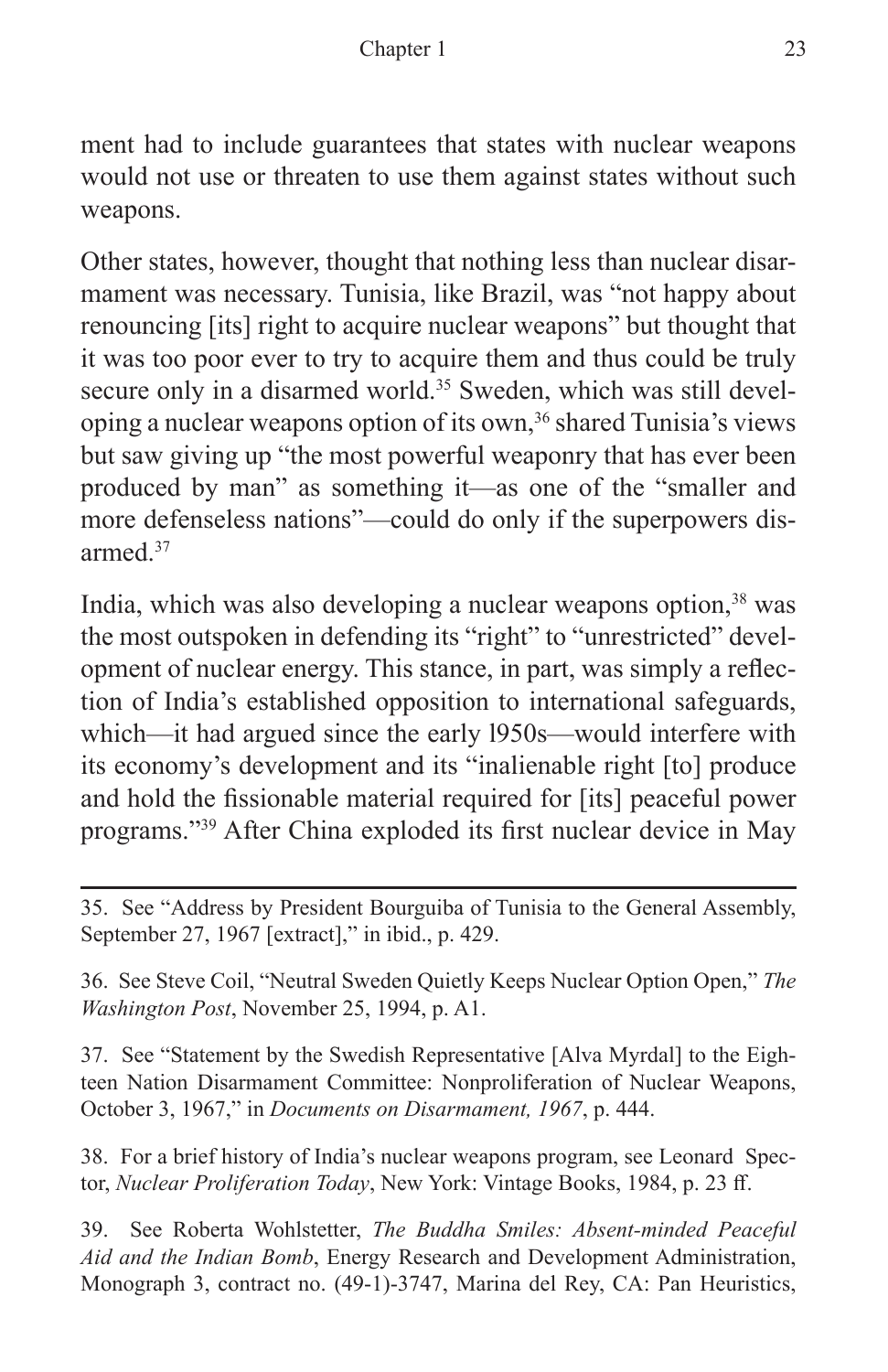of 1964, though, protecting this right became even more imperative. As the Indian minister of external affairs explained in 1967,

> most of the countries represented at the disarmament committee appreciated India's peculiar position with regard to the nonproliferation treaty . . . . China would be a nuclear state which would not be called upon to undertake any obligations. India could have become a nuclear country if it had exploded the bomb as China did. But because India had shown restraint, a desire for peace, and opposition to the spread of nuclear armaments, under this treaty it would find itself in a much worse position than China .... The result of our restraint is that we are a nonnuclear power which will have to suffer all the disadvantages. On the other hand, China, which has shown no restraint, will not suffer from any disadvantage even if it signs the treaty, as it is already a nuclear power. $40$

What were the Indians talking about? The minister of external affairs left little doubt that they were referring to every nuclear "advantage" the weapons nations enjoyed—including nuclear testing. After all, he noted, the draft nonproliferation treaty would "seriously hamper and impede" peaceful nuclear research since it would prevent nonnuclear countries from undertaking underground explosions for the purpose of carrying out nuclear research while imposing no such obligation on states with nuclear weapons.41 The ability to produce weapons-usable materials free from intrusive and discriminatory international safeguards and the freedom to develop all aspects of nuclear energy—including nuclear explosives, the minister contin-

April 30, 1977, pp. 30-75.

41. Ibid.

<sup>40.</sup> See "Extract from News Conference Remarks by the Indian External Affairs Minister [Chagla], April 27, 1967," in *Documents on Disarmament 1967*, pp. 204-205.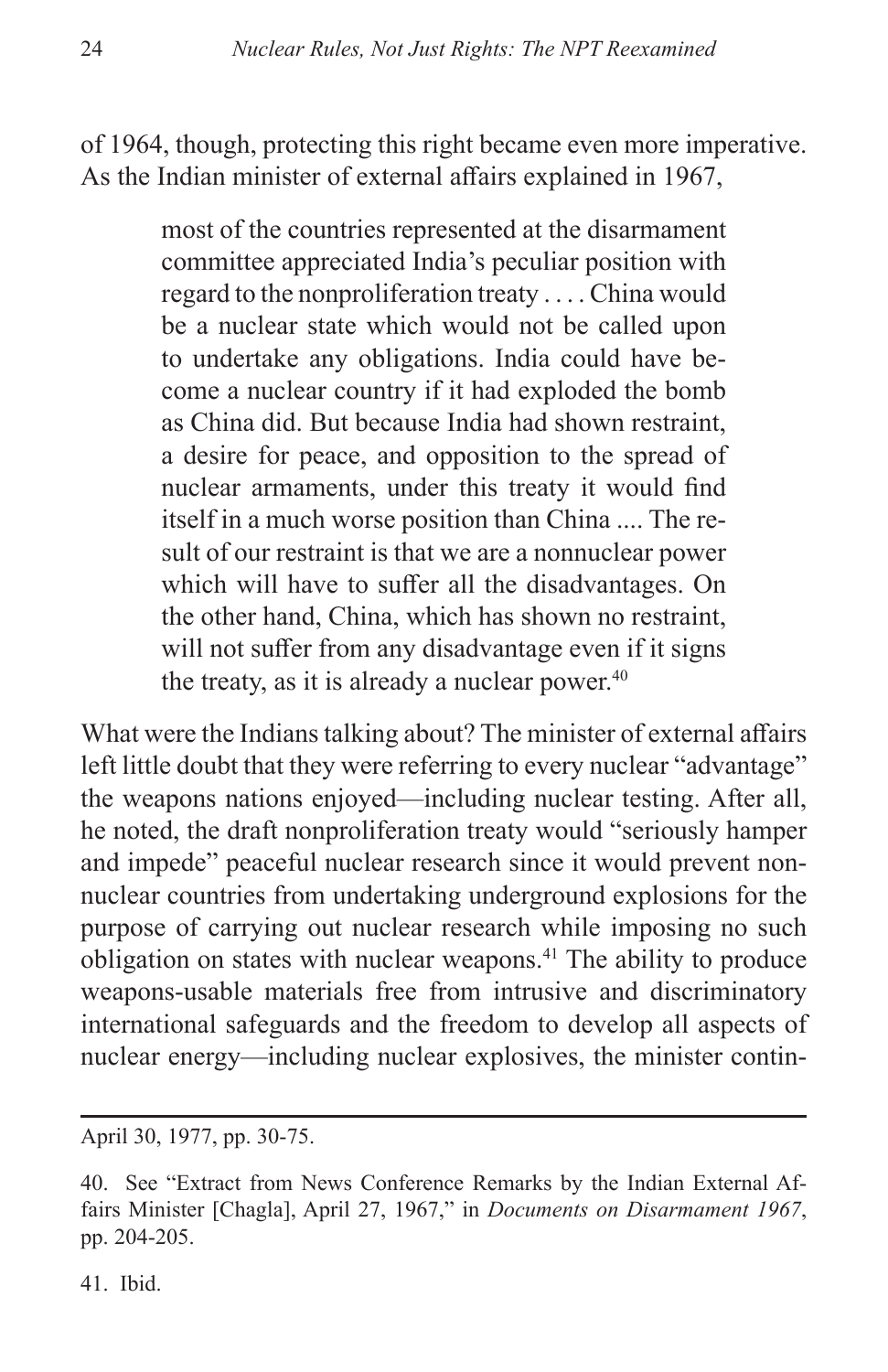ued—was critical to secure India's "sovereign right of unrestricted development" of nuclear energy.42

If it were just India making these arguments, they might be dismissed as being peculiar to a nation "exposed to nuclear blackmail."43 Yet, Brazil's representative shared India's views, arguing that

> nuclear energy plays a decisive role in [the] mobilization of resources. We must develop and utilize it in every form, including the explosives that make possible not only great civil engineering projects but also an ever-increasing variety of applications that may prove essential to speed up the progress of our peoples. To accept the self-limitation requested from us in order to secure the monopoly of the present nuclear-weapon powers would amount to renouncing in advance boundless prospects in the field of peaceful activities.<sup>44</sup>

At the time, Brazil was developing a nuclear weapons option of its own.45

It would be wrong, however, to dismiss Brazil's and India's interest in peaceful nuclear explosives (PNE) and sensitive nuclear activities as a cynical move. The United States, after all, had been touting the possible advantages of PNEs since the early 1960s as why it opposed reaching a comprehensive nuclear test ban with the

45. For a description of Brazil's attempt to secure a safeguarded military production reactor during this period, see Spector, pp. 236-38.

<sup>42.</sup> See "Statement by the Indian Representative [Trivedi] to the Eighteen Nation Disarmament Committee: Nonproliferation of Nuclear Weapons, May 23, 1967," in ibid., p. 235.

<sup>43.</sup> Ibid.

<sup>44.</sup> See ibid. and "Statement by the Brazilian Representative [Correa da Costa] to the Eighteen Nation Disarmament Committee: Peaceful Uses of Nuclear Energy, May 18, 1967," in ibid., p. 226.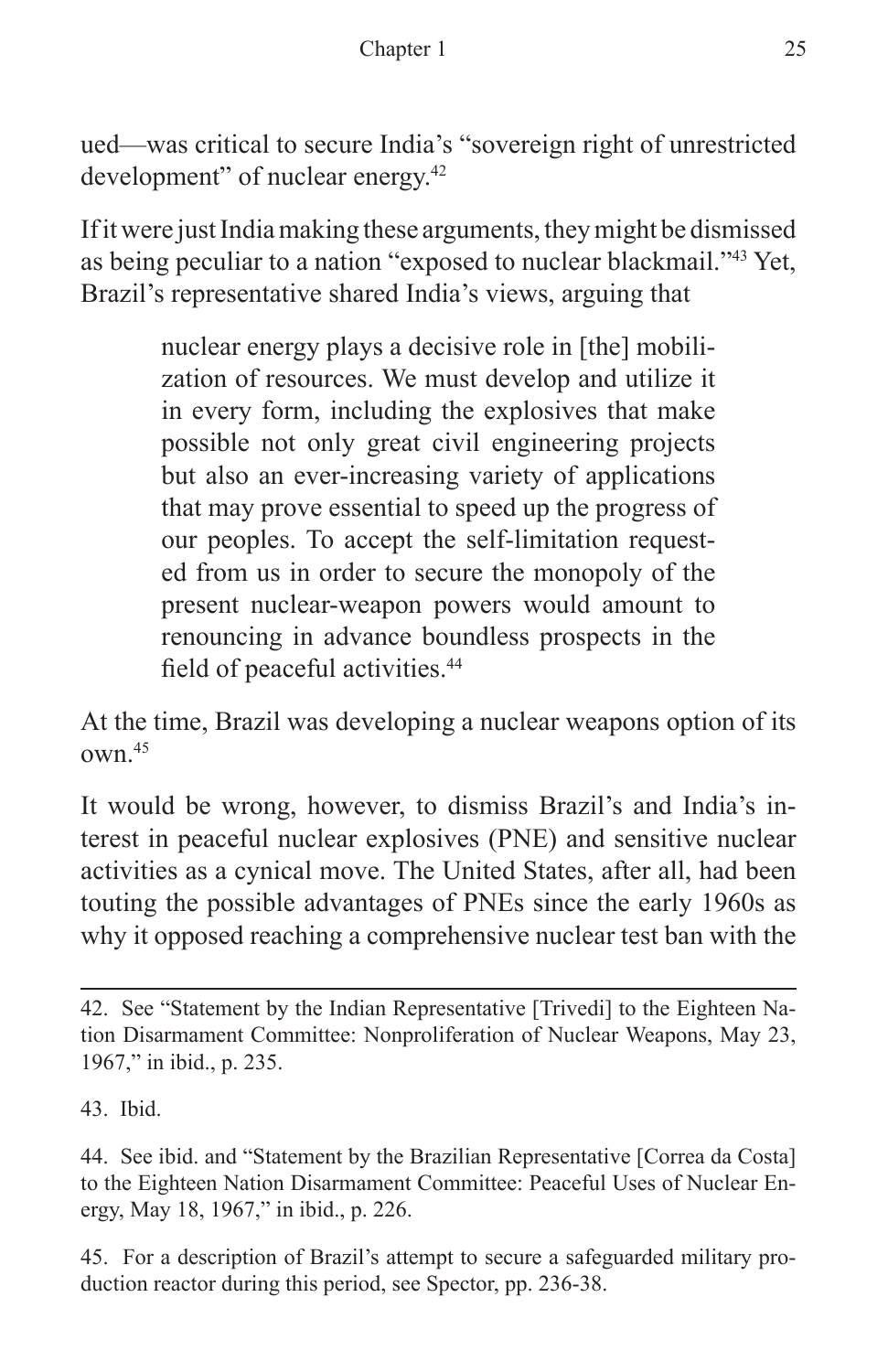Soviets. The United States also was enthusiastic about the need to develop fast-breeder reactors that would use reprocessed plutonium fuels.46 Thus, Nigeria, Mexico, and Ethiopia, who had no nuclear programs, were every bit as insistent as India and Brazil that any treaty on nonproliferation not place them "in a position of perpetual inferiority in any field of knowledge."47 Nigeria's recommendation to solve this problem was

> that non-nuclear weapons powers would not only have nuclear explosives, through an international organization, for their peaceful projects but also have opportunities for their scientists to develop to the full their intellectual capabilities in all fields, including that of nuclear-explosive technology.<sup>48</sup>

These nations were just as adamant that whatever international safeguards the NPT required not interfere with their development of new power reactors and fuels. In this, they were joined by Japan and Germany, who feared that the United States and Soviet Union would use the NPT's safeguard provisions to steal industrial nuclear secrets from their civil nuclear programs. As Germany's foreign

47. See, for example, "Statement by the Ethiopian Representative [Zelleke] to the Eighteen Nation Disarmament Committee: Nonproliferation of Nuclear Weapons, October 5, 1967" and "Statement by the Mexican Representative [Castaneda] to the Eighteen Nation Disarmament Committee: Latin American Nuclear-Free Zone, May 18, 1967," in *Documents on Disarmament, 1967*, pp. 228, 449-50.

48. See "Statement by the Nigerian Representative [Sule Kolo] to the Eighteen Nation Disarmament Committee: Draft Nonproliferation Treaty, August 31, 1967," in ibid., p. 377. The Germans also shared this view. See, for example, "Statement by Foreign Minister Brandt to the Bundestag: Nonproliferation of Nuclear Weapons, February 1. 1967 [extracts]," in ibid.

<sup>46.</sup> See Albert Wohlstetter et al, *Swords from Plowshares: The Military Potential of Civilian Nuclear Energy*, Chicago: University of Chicago Press, 1979, pp. 85- 86; and idem, *Can We Make Nuclear Power Compatible with Limiting the Spread of Nuclear Weapons?* Vol. 1-1, *The Spread of Nuclear Bombs: Predictions, Premises, Policies*, ERDA contract no. E(49-1)-3747, Los Angeles: Pan Heuristics, November 15, 1976, pp. 9-32, 89-108.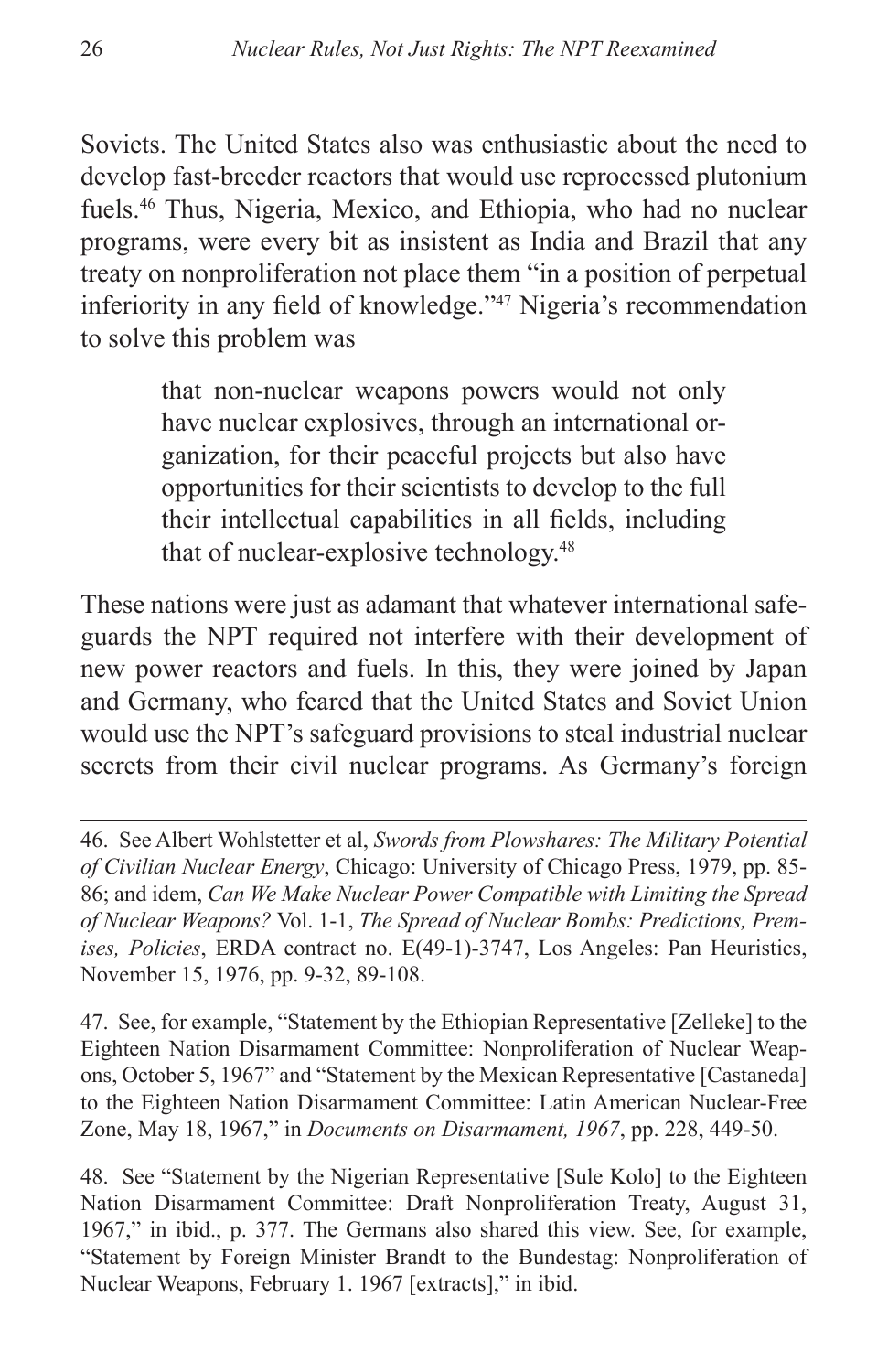minister explained in 1967,

The unhindered civilian utilization of the atom is a vital interest of the Federal Republic. . . . It is known that German scientists are working with the prospect of success on the development of the second generation of reactors, the so-called fast breeders.... We go on the assumption that the placing into effect of controls does not interfere with the economic operations of factories, does not lead to the loss of production secrets, but counters the dangers of misuse. For this purpose it is adequate to control the endproduct points, and to have a control which possibly could be exercised by automated instruments.49

Germany's foreign minister argued that nations like his own were already apprehensive of states with nuclear weapons trying to monopolize the civilian nuclear field by dint of their commanding lead in military nuclear technology.<sup>50</sup> At least as great a worry, he argued, was the extent to which inspections under the proposed NPT might compromise the pace and commercial confidentiality of civil nuclear developments by nonweapons states.

In the end, the NPTs preamble and Article III stipulated that nations like Germany could meet their safeguards obligations through somewhat less threatening but "equivalent" procedures under EURATOM (Western Europe's nuclear safeguarding organization), that inspections would be restricted to monitoring the flows of source and fissionable materials at "certain strategic points," and that they would be designed "to avoid hampering the economic or technological development of the Parties."

The NPT also emphasized in Articles IV and V that nothing in the

50. Ibid.

<sup>49.</sup> See "Statement by Foreign Minister Brandt to the Bundestag on Proposed Nonproliferation Treaty, April 27, 1967," in ibid., pp. 211-12.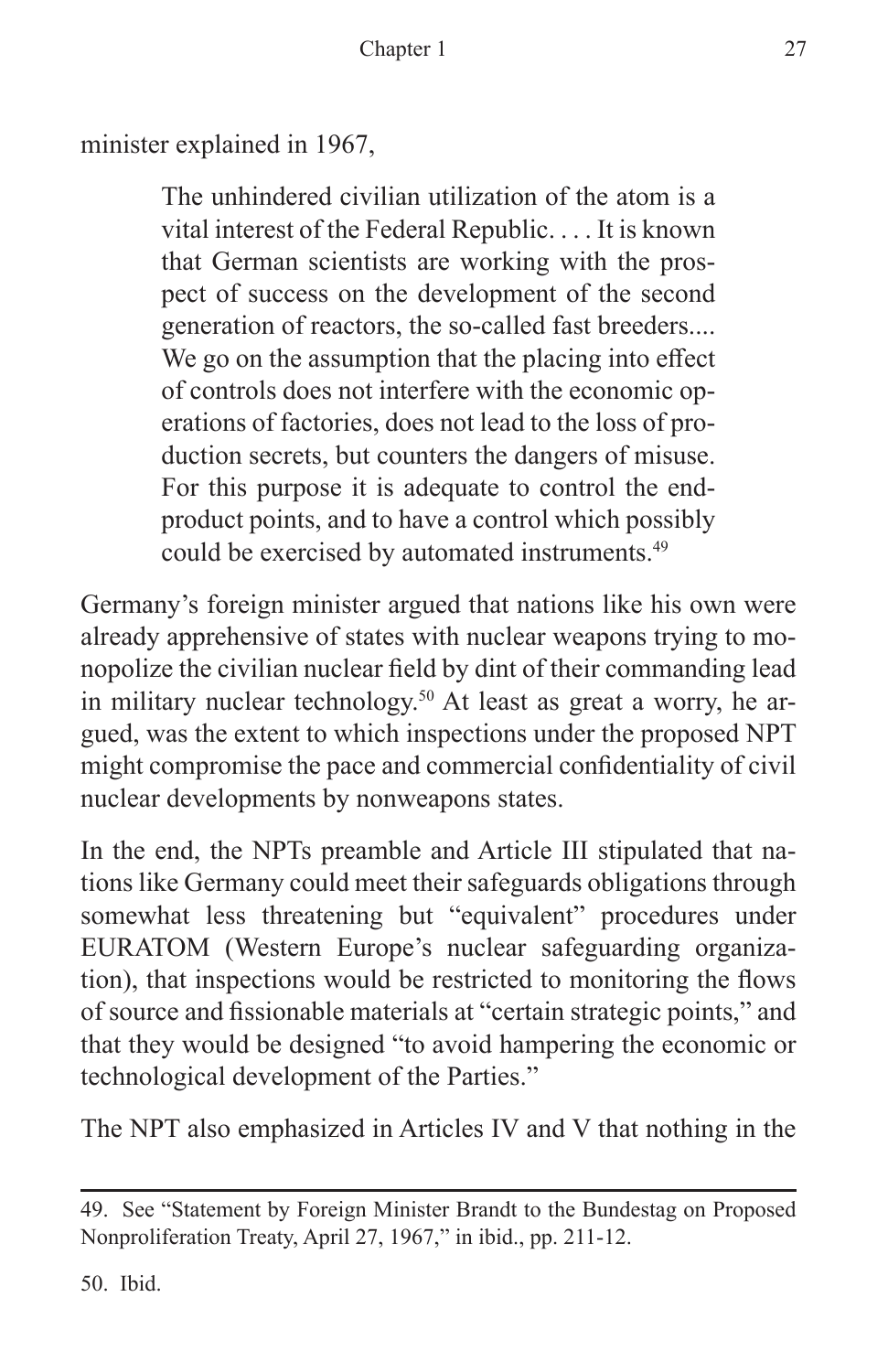treaty should be "interpreted as affecting the inalienable right of all the Parties to the Treaty to develop research, production and use of nuclear energy for peaceful purposes without discrimination." Indeed, the treaty called on all parties to "undertake to facilitate [the] fullest possible exchange of equipment, materials and technological information for the peaceful uses of nuclear energy." The treaty established procedures for sharing the benefits of peaceful nuclear explosives, although it prohibited the direct transfer of explosive devices to or development by nonweapons states.

Finally, in Article VI the treaty called on the weapons states to "pursue negotiations in good faith on effective measures relating to the cessation of the nuclear arms race at an early date and to nuclear disarmament." Even the Italians' suggestion to leverage the superpower nuclear reductions (i.e., six months before the end of a fixed duration, nations could give notice of their intent to withdraw from the treaty) was retained after a fashion in Article X. The six-month option was rejected along with Nigerian demands that the NPT explicitly empower members to withdraw if the treaty's disarmament aims were "being frustrated."51 But it was agreed that the treaty would not be of indefinite duration. Instead, it would last 25 years and be reviewed as to whether or not it should be extended and, if so, how. As the Swiss noted, it was "preferable" that the treaty be "concluded for a definite period" so as to avoid "tying" the hands of nonweapons states who could not be expected to wait indefinitely on the weapons states to disarm.<sup>52</sup> Thus, any party to the treaty, under Article X, retained the right to withdraw if it "decides that extraordinary events, related to the subject matter of this treaty, have jeop-

<sup>51.</sup> See "Statement by the Nigerian Representative [Sule Kolo] to the Eighteen Nation Disarmament Committee: Draft Nonproliferation Treaty. November 2, 1967 [extract]," in ibid., pp. 557-58.

<sup>52.</sup> See "Swiss Aide Memoire to the Co-Chairmen of the Eighteen Nation Disarmament Committee: Draft Nonproliferation Treaty, November 17, 1967," in ibid., p. 573.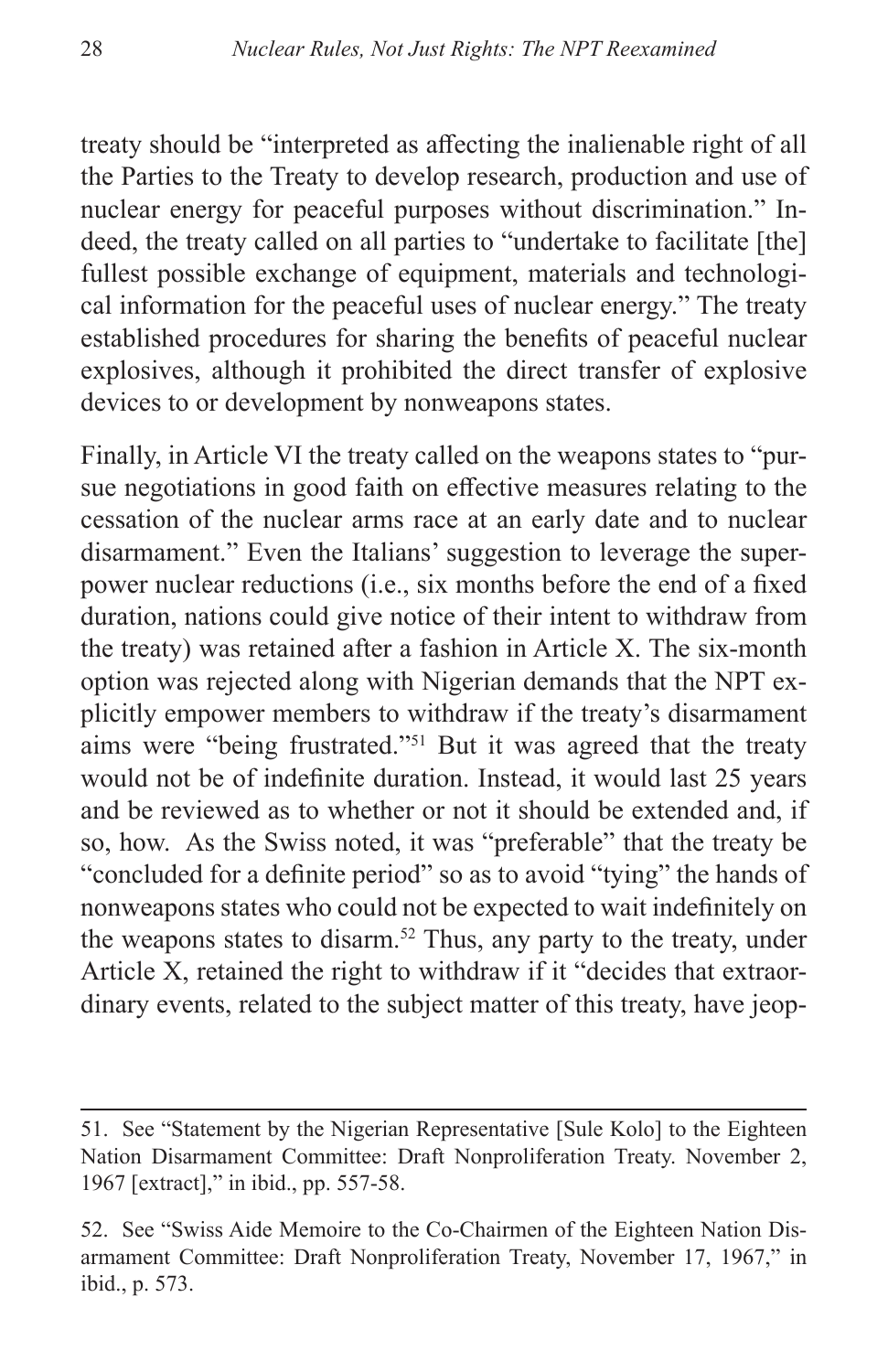ardized the supreme interests of its country."53

#### *Which Past as Prologue?*

Reading the NPT today, one can easily forget that the original bargain of the Irish resolutions of the late 1950s and early 1960s is present in the final version of the NPT. Indeed, Articles I and II, which prohibit the direct or indirect transfer and receipt of nuclear weapons, nuclear explosives, or control over such devices, read very much like the original Irish resolutions themselves. In Article III, the treaty also calls on parties to accept and negotiate a system of safeguards that would prevent "Diversion of nuclear energy from peaceful uses to nuclear weapons or other nuclear explosive devices." Finally, the treaty makes it clear in Article IV that parties to the NPT could exercise their right to develop peaceful nuclear energy only "in conformity with Articles I and II."

Nor did the NPT's framers abandon their original concerns about the threat of catalytic or accidental nuclear war. The Germans in 1967, for example, defended the NPT aims "Because it is frightening to think what would happen if possession of nuclear weapons were spread chaotically through the world, if some adventurous state were one day irresponsibly to use such a weapon." Echoing this view, Germany's foreign minister argued that "even only one additional nuclear power would start a chain reaction that would be

53. On the point that this language meant that nonweapons nations might be compelled to withdraw if the weapons states did not live up to their pledge to disarm, see, for example, "Statement by the Swedish Representative [Alva Myrdal] to the Eighteen Nation Disarmament Committee: Nonproliferation of Nuclear Weapons, February 8, 1968;" "Statement by the Ethiopian Representative [Makonnen] to the First Committee of the General Assembly: Nonproliferation of Nuclear Weapons, May 6, 1968;" and "Statement by the Indian Representative [Husain] to the Eighteen Nation Disarmament Committee: Nonproliferation of Nuclear Weapons, February 27, 1968," in U.S. Arms Control and Disarmament Agency, *Documents on Disarmament, 1968*, Washington, DC: Government Printing Office, 1969, pp. 45, 293-94, and 116.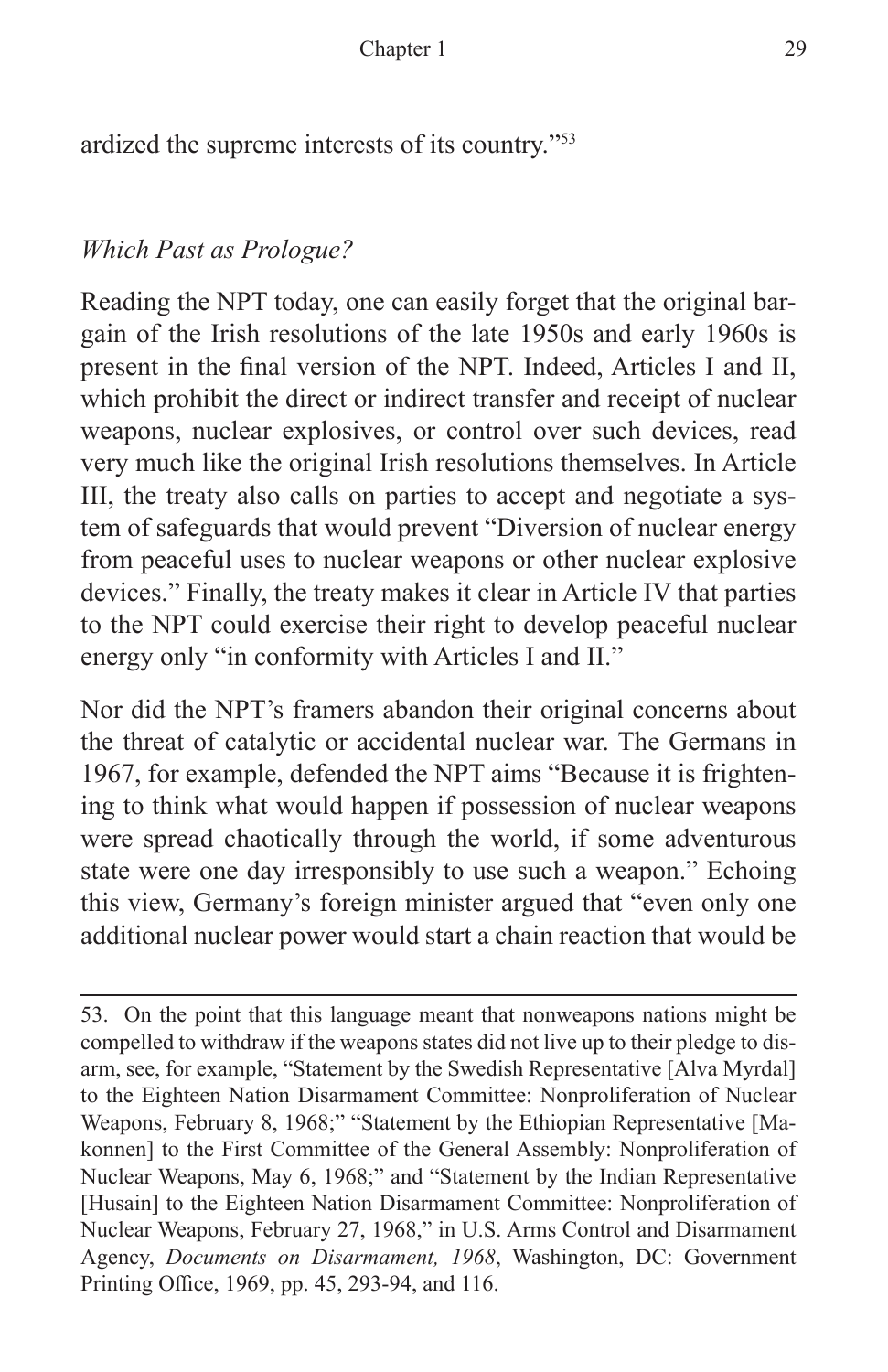hard to control."<sup>54</sup> The Canadians made essentially the same point, arguing that some discrimination against nonweapons states was "the only alternative to allowing the continued spread of nuclear weapons…and such a process in the end would have no other result than nuclear war ... on the greatest scale."55 The British representative to the General Assembly was just as emphatic:

> We are concerned not only that new possessors of nuclear weapons may employ them against each other, or against a non-nuclear state; we see an even greater danger in the possibility that the use of nuclear weapons by a third country could precipitate a war which would end in a nuclear exchange between the two so-called Superpowers. In our view, and I would think in that of the Soviet Union as well, each additional nuclear power increases the possibility of nuclear war, by design, by miscalculation, or even by accident<sup>56</sup>

Competing against these concerns, however, was the view expressed by the Indian delegation

> that further proliferation is only the consequence of past and present proliferation and that unless we halt the actual and current proliferation of nuclear weapons, it will not be possible to deal effectively with the problematic danger of further proliferation among

56. "Statement by the British Representative [Hope] to the First Committee of the General Assembly, December 14, 1967," in ibid., p. 458.

<sup>54.</sup> See "Television Interview with Chancellor Kiesinger: Nonproliferation Negotiations, February 17, 1967 [extract)" and "Statement by Foreign Minister Brandt to the Bundestag on Proposed Nonproliferation Treaty, April 27, 1967," in *Documents on Disarmament, 1967*, pp. 91 and 215.

<sup>55.</sup> See "Statement by the Canadian Representative [Bums] to the Eighteen Nation Disarmament Committee: Nonproliferation of Nuclear Weapons, August 3, 1967," in ibid., p. 315.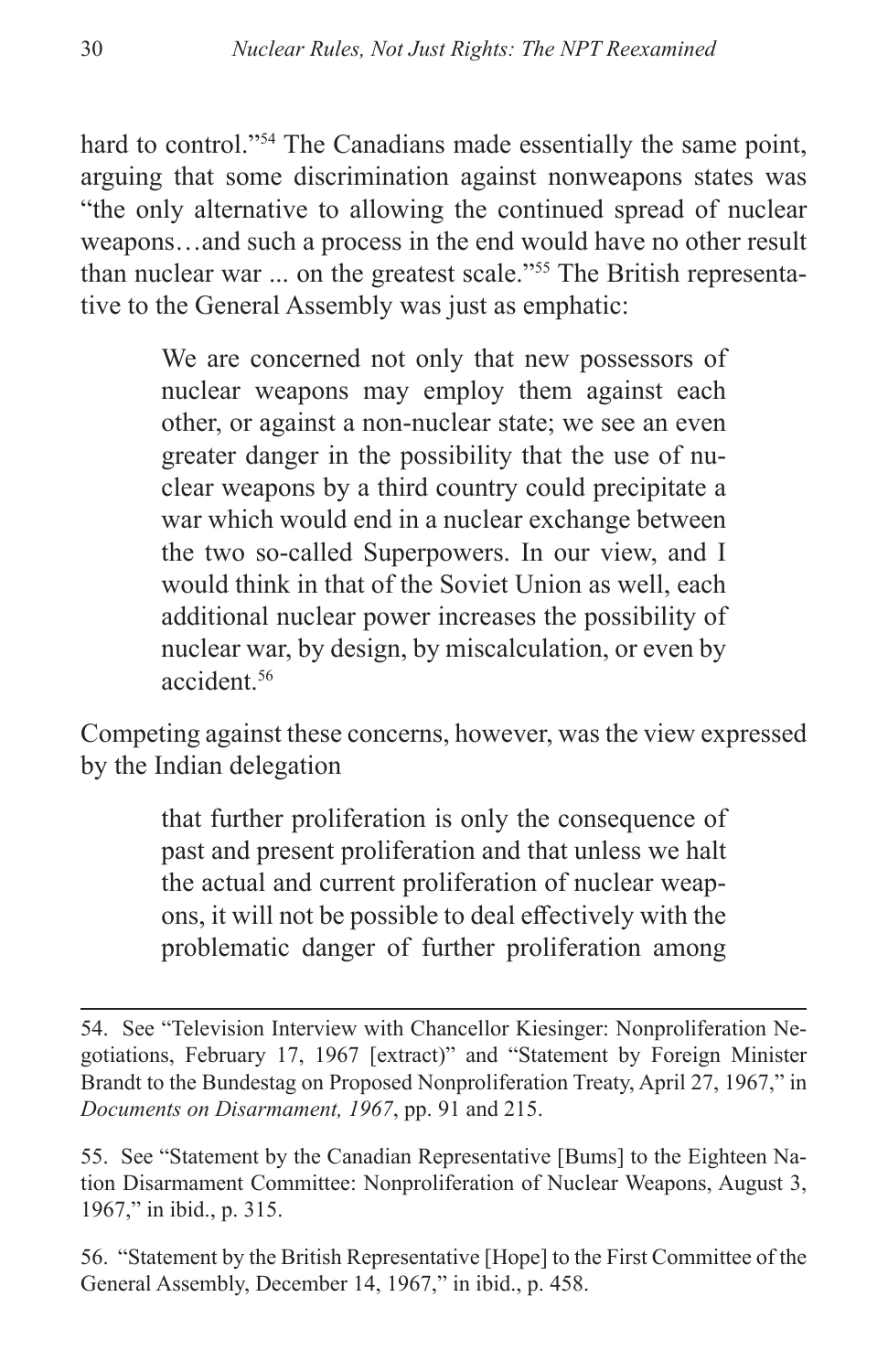additional countries.57

This alternative view, along with the idea that non-nuclear nations had inalienable rights to develop civilian nuclear energy and to withdraw from the NPT (and thus acquire nuclear weapons legally) if the superpowers did not disarm (or their security interests were at serious risk), became the NPT consensus view and was captured in Articles IV, V, VI, and X as well as most of the NPT's preamble.

Articles I and II, in contrast, reflected the original bargain of the Irish resolutions, which were concerned about the threat of accidental and catalytic nuclear war, whereas the NPT's other articles (with the possible exception of Article III) generally reflected the finite deterrence theorizing of the time.

The problem is that these two views are at odds. Certainly, it's difficult to argue that the further spread of even small numbers of nuclear weapons to other nations will significantly increase the risk of accidental or catalytic nuclear war, and at the same time recommend that nonweapons states threaten to acquire such weapons to get weapons states to limit their own nuclear arsenals. Yet, this is precisely the tension present in the negotiations leading up to the NPT and is reflected in the treaty's text (i.e., Articles I, II, VI, and X).

More important, this tension continues to be reflected in the debate over what constitute "peaceful" nuclear development in conformity with Articles I and II under Article IV. Nations who subscribed to the notion that the superpower arms race was a key cause of horizontal proliferation believed that nonweapons states deserved access to any and all civilian nuclear energy transfers to compensate them for their restraint and to assure them equal access to technology that the states with nuclear weapons already had.

<sup>57.</sup> See "Statement by the Indian Representative [Trivedi] to the Eighteen Nation Disarmament Committee: Nonproliferation of Nuclear Weapons, September 28, 1967," in ibid., p. 432.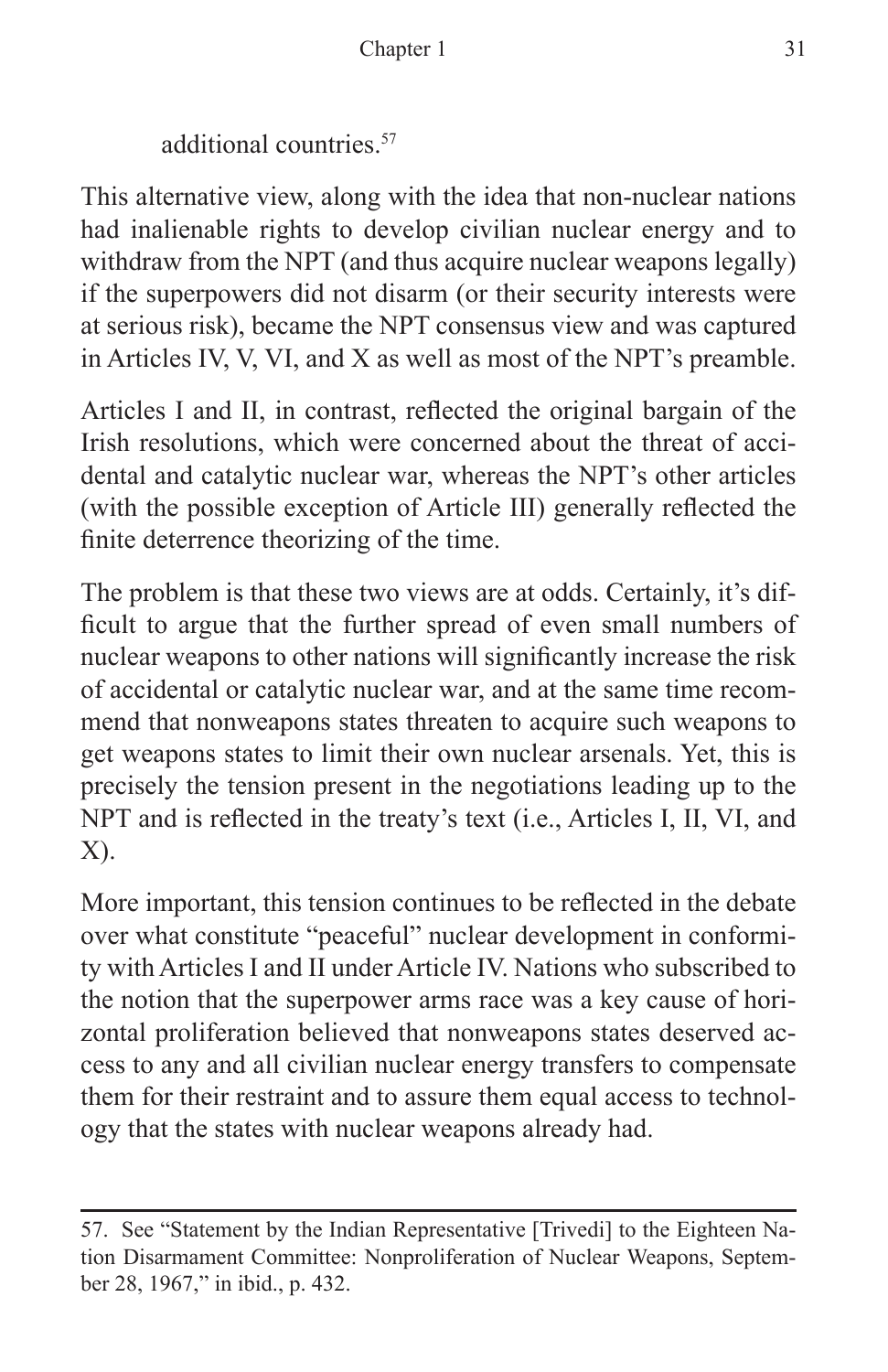For most of these nations, any civilian nuclear transfer made under safeguards was automatically "in conformity with Articles I and II." Indeed, for the Dutch, Belgians, and Luxembourgians—and, at times, even the Americans—the line between safeguarded and unsafeguarded activities under the NPT was, as one nonproliferation expert noted, "quite bright."58 In May of 1968, the representative of the Netherlands government, for example, urged the superpowers to live up to their disarmament obligations under Article VI and explained that the obligation of nonweapons states to forgo the acquisition of nuclear weapons should "in no way" restrict their access to civil nuclear technology:

> My delegation interprets Article I of the draft treaty to mean that assistance by supplying knowledge, materials and equipment cannot be denied to a nonnuclear-weapon State until it is clearly established that such assistance will be used for the manufacture of nuclear weapons or other nuclear devices. In other words, in all cases where the recipient parties to the treaty have conformed with the provisions of Article III, there should be a clear presumption that the assistance rendered will not be used for the manufacture of nuclear weapons other explosive devices.<sup>59</sup>

The Americans were just as insistent that "Peaceful applications of energy derived from controlled and sustained nuclear reactions that is, reactions stopping far short of explosion [had] nothing to do with nuclear weapons" and, thus, development of such applications

<sup>58.</sup> See, for example, Eldon V. C. Greenberg, *The NPT and Plutonium: Application of NPT Prohibitions to "Civilian" Nuclear Equipment, Technology and Materials Associated with Reprocessing and Plutonium Use*, Washington, DC: Nuclear Control Institute, 1993, pp. 18-19.

<sup>59.</sup> See "Statement by the Dutch Representative [Eschauzier] to the First Committee of the General Assembly: Nonproliferation of Nuclear Weapons, May 6, 1968 [extract]," in *Documents on Disarmament, 1968*, pp. 295-96.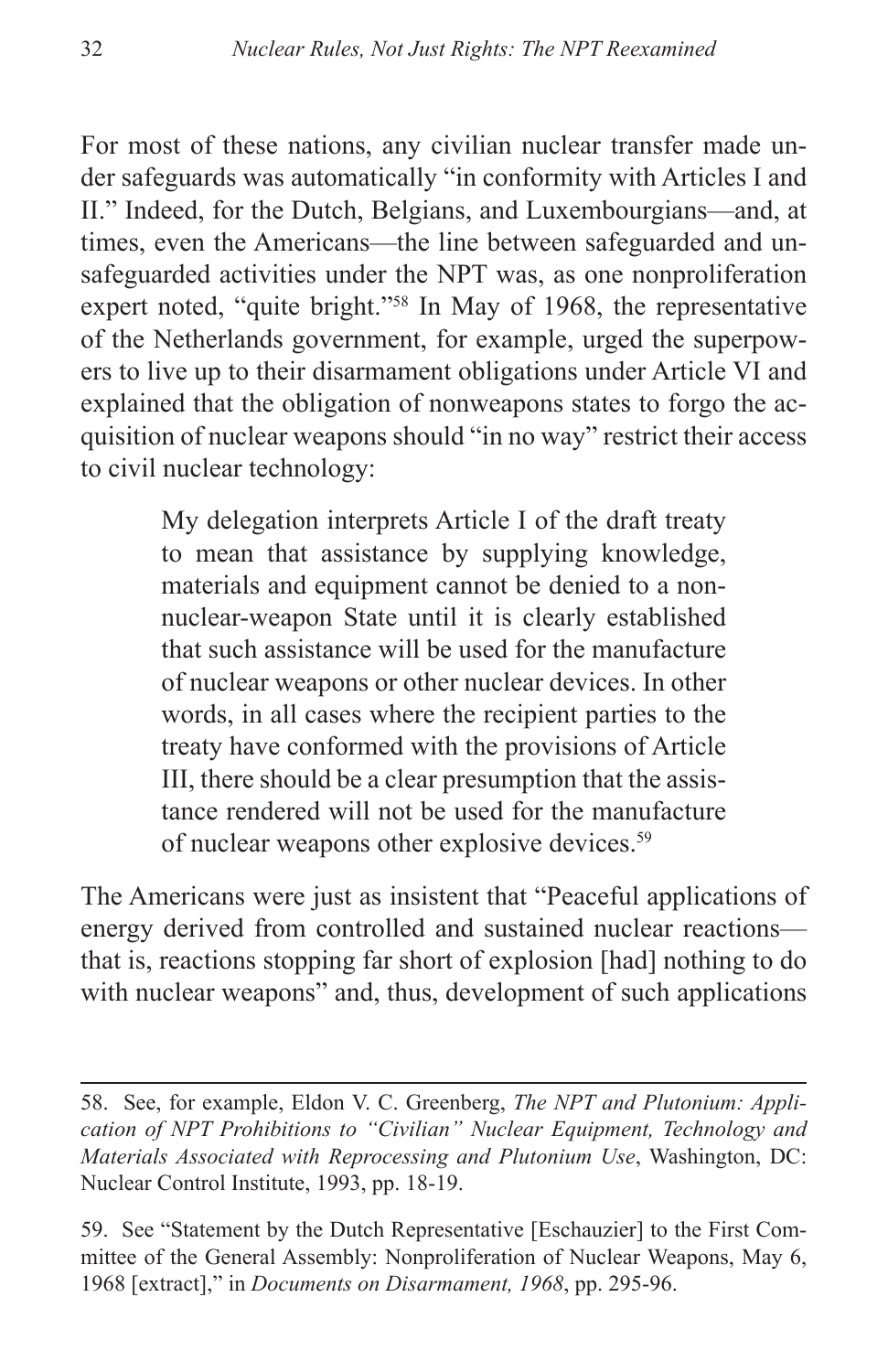would not be affected by the NPT's prohibitions.<sup>60</sup>

Yet, other evidence indicates that the NPT's framers felt uncomfortable about obligating the nuclear powers to provide any and all forms of nuclear-energy technology or materials, save nuclear explosives themselves. In the final debates over the NPT, Spanish and Mexican attempts to create a duty on the part of the nuclear haves to provide nuclear-energy aid to the nuclear have-nots and to reference "the entire technology of reactors and fuels" in the NPT's text were rejected.61 This rejection, it has been argued, suggests that the NPT's framers understood that some forms of civil nuclear energy (e.g., weapons-usable nuclear fuels and their related production facilities) were so close to bomb making that sharing them might not be in "conformity" with Articles I and II.

More important, safeguarding such dangerous activities and materials was probably impossible. Certainly, inspections that lived up to Article III's requirement to "avoid hampering" nations' "technological development" and that remained in accordance with the NPT's concern—registered in its preamble—of focusing on the "flow" of source and special fissionable materials at "certain strategic points" would have difficulty accounting for significant quantities of weapons-usable materials at enrichment and reprocessing facilities, at reactors that used weapons-usable fuels, and at their respective fuel-fabrication plants. Nor would timely warning of diversions be likely. As ostensible "safeguards," such materials and activities would only mask the probable transfer or acquisition of nuclear weapons and thus violate the NPT's prohibitions in Articles

<sup>60.</sup> See "Statement by ACDA Director Foster to the First Committee of the General Assembly: Nonproliferation of Nuclear Weapons, November 9, 1966," in ibid., p. 721.

<sup>61.</sup> See "Spanish Memorandum to the Co-Chairmen of the Eighteen Nation Disarmament Committee, February 8, 1968," in ibid., p. 40 and "Mexican Working Paper Submitted to the Eighteen Nation Disarmament Committee: Suggested Additions to Draft Nonproliferation Treaty, September 19,1967," in *Documents on Disarmament, 1967*, pp. 394-95.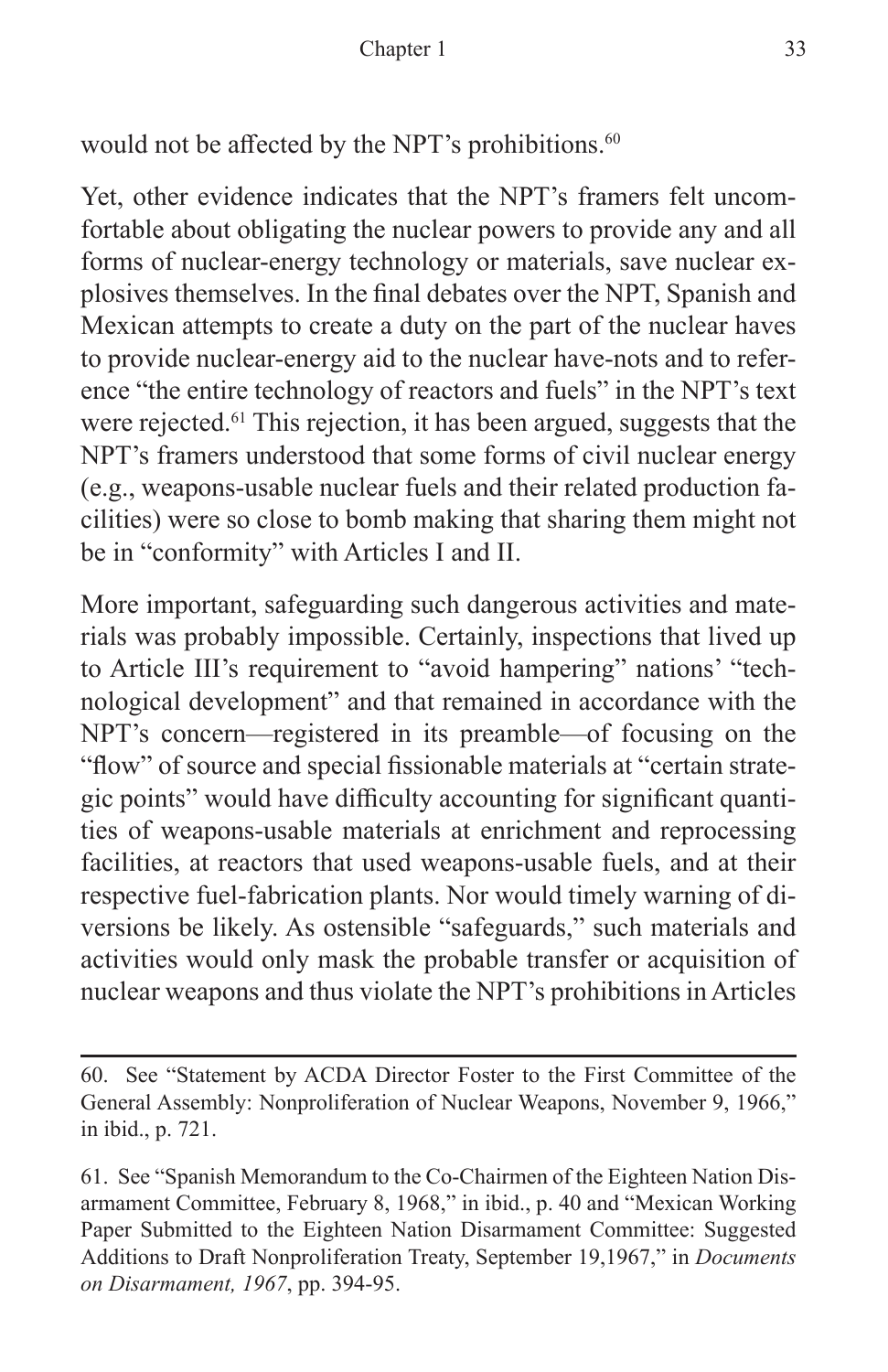I and II and Article III's stricture that safeguards serve the purpose of verifying member nations' fulfillment of their NPT obligations.<sup>62</sup>

It would be nice if the NPT's negotiating record could settle such disputes. Unfortunately, it only raises them. Indeed, tension between the first three articles and those that follow in the NPT still exists today. Unaligned nations such as Indonesia and Mexico still argue that weapons states must go much further in reducing their nuclear arsenals and in sharing the benefits of peaceful nuclear energy to keep nonweapons states from abandoning the NPT. And the issue of just what constitutes effective safeguards under the treaty for trouble nations such as Iran and for dangerous nuclear activities such as reprocessing in Japan is as much a concern as ever.

A number of things, however, have changed since 1968. Instead of a superpower rivalry, only one superpower remains—the United States. Rather than an ever-escalating nuclear arms race, the United States and former Soviet republics are cooperating in reducing the number of nuclear weapons.

As for the promised benefits of peaceful nuclear power, these too seem less compelling. Certainly, few—if any—nations now believe that PNEs promise any economic benefits. The United States, India, and Russia—the only nations to experiment with such devices—no longer use them, and even Brazil and Argentina, who initially rejected the NPT because it would not allow them to acquire such devices, have renounced their development. Economically viable nuclear electricity, meanwhile, has been limited to uranium-fueled thermal reactors operating only in the most advanced economies of North America, Europe, and East Asia. The economical use of weaponsusable plutonium or mixed-oxide fuels in thermal or fast reactors is,

<sup>62.</sup> For this interpretation, see Greenberg; and Arthur Steiner, "Article IV and the 'Straightforward Bargain,'" PAN Paper 78-832-08, in Wohlstetter et al., *Towards a New Consensus on Nuclear Technology*, Vol. 2, Supporting Papers, ACDA Report no. PH-78-04-832-33, Marina del Rey, CA: Pan Heuristics, 1977.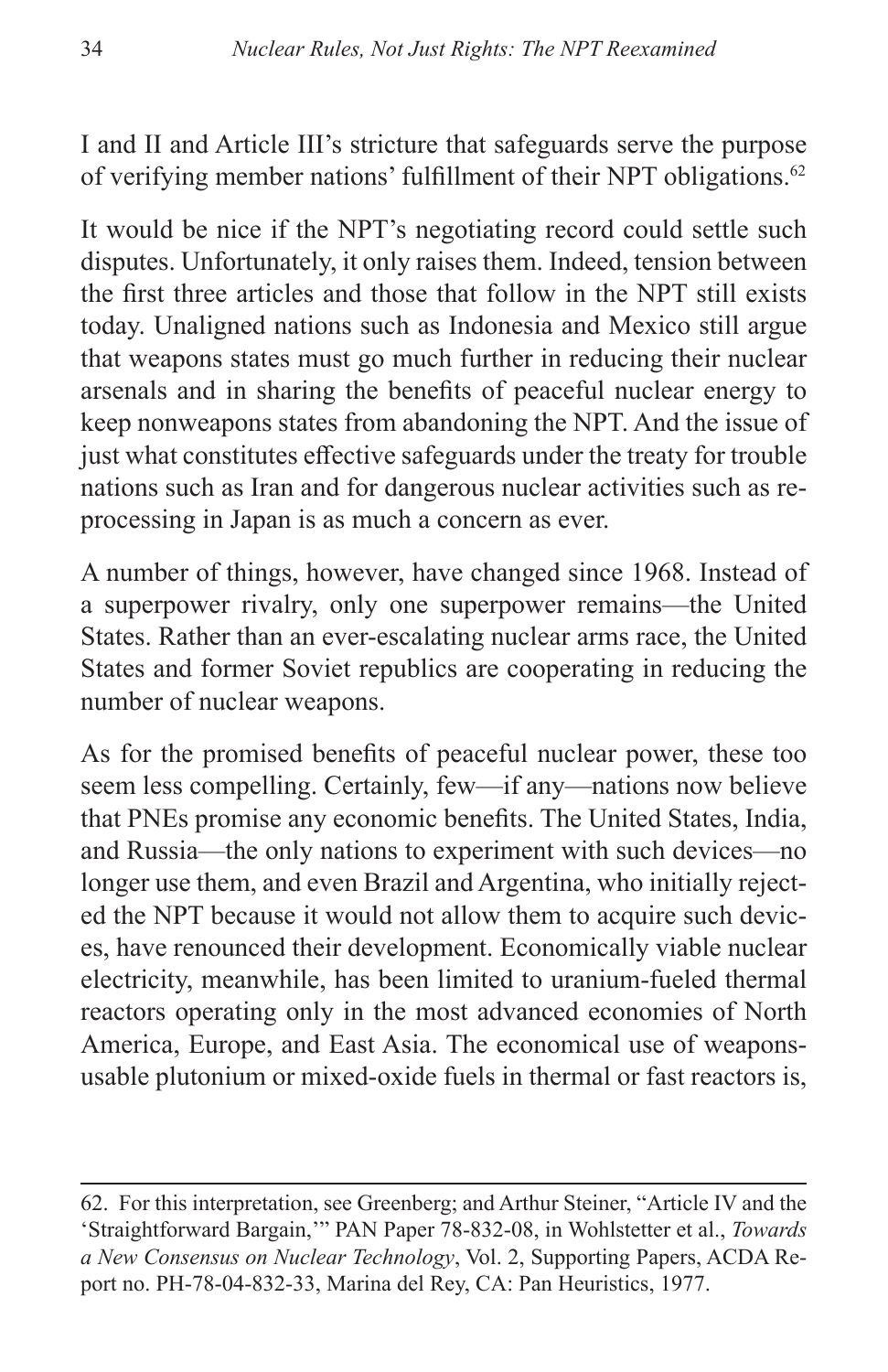```
at best, still many decades away.63
```
Meanwhile, the security dangers of certain types of civilian nuclear power and of reactor development in certain regions have become all too apparent. Iran, Saudi Arabia, Turkey, Algeria, and Egypt all have nuclear energy programs that are monitored by the IAEA. Yet, all harbor a desire to develop nuclear weapons and have attempted to evade IAEA inspections and proper import procedures. It is unclear if even special IAEA inspections could provide sufficient warning of dangerous activities in these politically turbulent nations.<sup>64</sup> IAEA monitoring of plutonium fabrication and reprocessing activities in such stable nations as Japan has also been criticized as being dangerously deficient. In fact, the amount of weaponsusable materials produced by such plants threatens to exceed the amount of fissile material present in the arsenals of weapon states.<sup>65</sup>

Finally, there is a newfound awareness that finite deterrence and the supposed stability that might come from threatening to attack an opponent's cities are nowhere near as sound as once supposed either in theory or practice. The release of new information on the Cold War suggests that nuclear deterrence even between the superpowers was anything but automatic or guaranteed. Indeed, a nuclear incident in Cuba and/or possible war over intermediate-range nuclear force (INF) deployments in Europe was far more likely than many people imagined.<sup>66</sup>

63. For the latest economic forecast as to when such fuels might make economic sense, see, for example, Brian G. Chow and Kenneth A. Solomon, *Limiting the Spread of Weapon-Usable Fissile Materials*, Santa Monica, Calif.: RAND, October 1993, pp. 25-54.

64. See David Kay, "Detection and Denial: Iraq and Beyond," Washington, DC: Consortia for the Study of Intelligence, June 1994.

65. See, for example, Chow and Solomon, pp. xiv-xv; and Paul Leventhal, "IAEA's Safeguards Shortcomings—A Critique," Washington, DC: Nuclear Control Institute, September 12, 1994.

66. See, for example, William T. Lee, "The Nuclear Brink That Wasn't—and the One That Was," *The Washington Times*, February 7, 1995, p. A19.